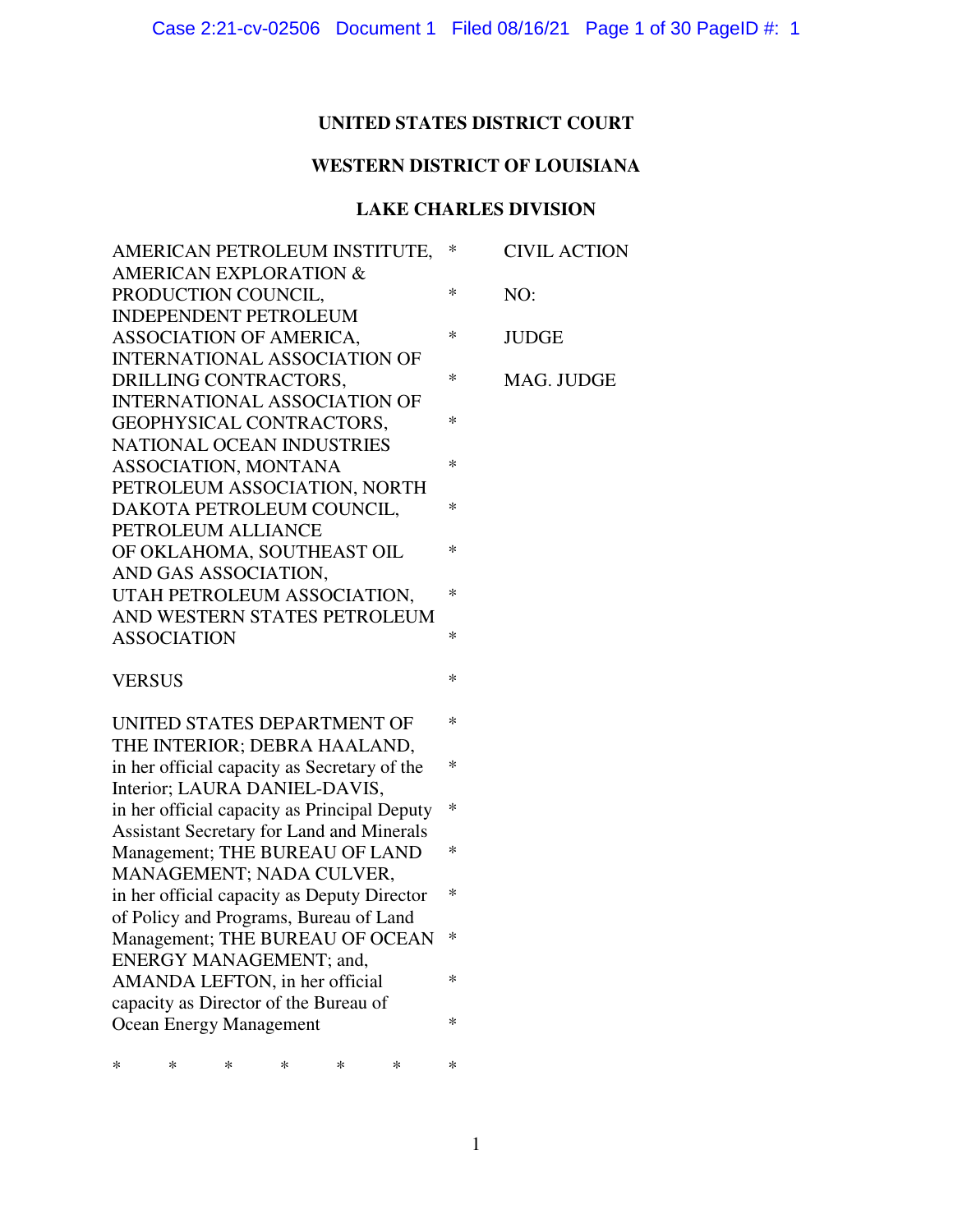### **COMPLAINT**

Plaintiffs allege as follows:

### **NATURE OF THE ACTION**

1. This case concerns whether the U.S. Department of the Interior ("DOI" or the "Department") and the Secretary of the Interior, Debra Haaland (the "Secretary"), acting through the Assistant Secretary, Land and Minerals Management ("ASLM"), the Bureau of Land Management ("BLM"), and the Bureau of Ocean Energy Management ("BOEM") (collectively, the "Defendants"), may institute an indefinite moratorium on all federal oil and gas lease sales onshore and on the Outer Continental Shelf ("OCS").

2. Defendants halted federal oil and gas lease sales in direct response to Section 208 of President Biden's Executive Order 14008, *Tackling the Climate Crisis at Home and Abroad*, issued on January 27, 2021. *See* 86 Fed. Reg. 7,619 (Feb. 1, 2021). Section 208 instructs the Secretary of the Interior to "pause new oil and natural gas leases on public lands or in offshore waters pending completion of a comprehensive review and reconsideration of Federal oil and gas permitting and leasing practices." 86 Fed. Reg. at 7,624-25. The Executive Order further directs that "[i]n conducting this analysis, and to the extent consistent with applicable law, the Secretary of the Interior shall consider whether to adjust royalties . . . or take other appropriate action, to account for corresponding climate costs." *Id.* at 7,625.

3. Defendants attempted a *post hoc* repackaging of their recent federal oil and gas leasing actions as individual "cancellations" or "postponements" supposedly unrelated to each other or to Executive Order 14008. But since the promulgation of Executive Order 14008, Defendants have not held a single lease sale—a period stretching more than six months. On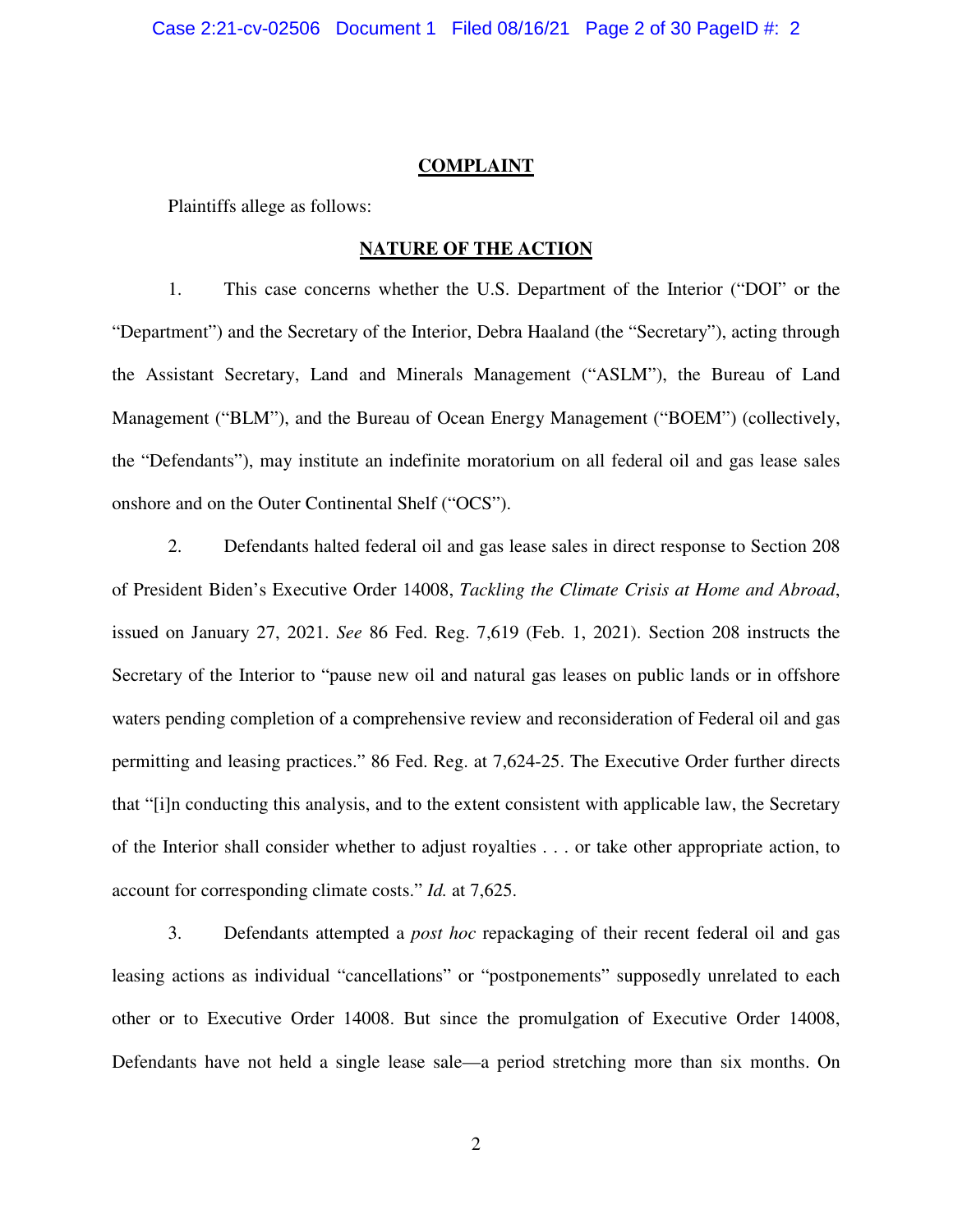#### Case 2:21-cv-02506 Document 1 Filed 08/16/21 Page 3 of 30 PageID #: 3

knowledge and belief, the length of this period without any federal oil and gas lease sale is unprecedented.

4. The uniform and systematic cancellation of all federal oil and gas lease sales since January 27, 2021, across multiple DOI agencies and their various regional or state offices, confirms that this is not a mere coincidence. Rather, contrary to their various statutory obligations and duties, Defendants have imposed a moratorium—express or *de facto*—on all new oil and gas leasing on federal lands and in federal waters in response to the President's directive.

5. In establishing the leasing moratorium, Defendants abrogated applicable federal law that compels Defendants to regularly hold lease sales, engage the public in decisions involving federal oil and gas leasing, provide reasoned explanations for policy changes, and assess impacts to the human environment before they act.

- 6. The moratorium must be vacated because it, *inter alia*:
	- a. violates the Administrative Procedure Act ("APA"), 5 U.S.C. § 706;
	- b. contravenes BLM's obligation to hold quarterly lease sales in each BLM state office under the Mineral Leasing Act ("MLA"), 30 U.S.C. § 181 *et seq*., and the Mineral Leasing Act for Acquired Lands ("MLAAL"), 30 U.S.C. § 351 *et seq.*;
	- c. is inconsistent with the Outer Continental Shelf Lands Act's ("OCSLA"), 43 U.S.C. § 1331 *et seq.,* Five-Year Leasing Program requirement and stated purpose to facilitate "expeditious and orderly development" of OCS oil and gas;
	- d. is an unlawful mineral withdrawal under the Federal Land Policy and Management Act ("FLPMA"), 43 U.S.C. § 1701 *et seq.*;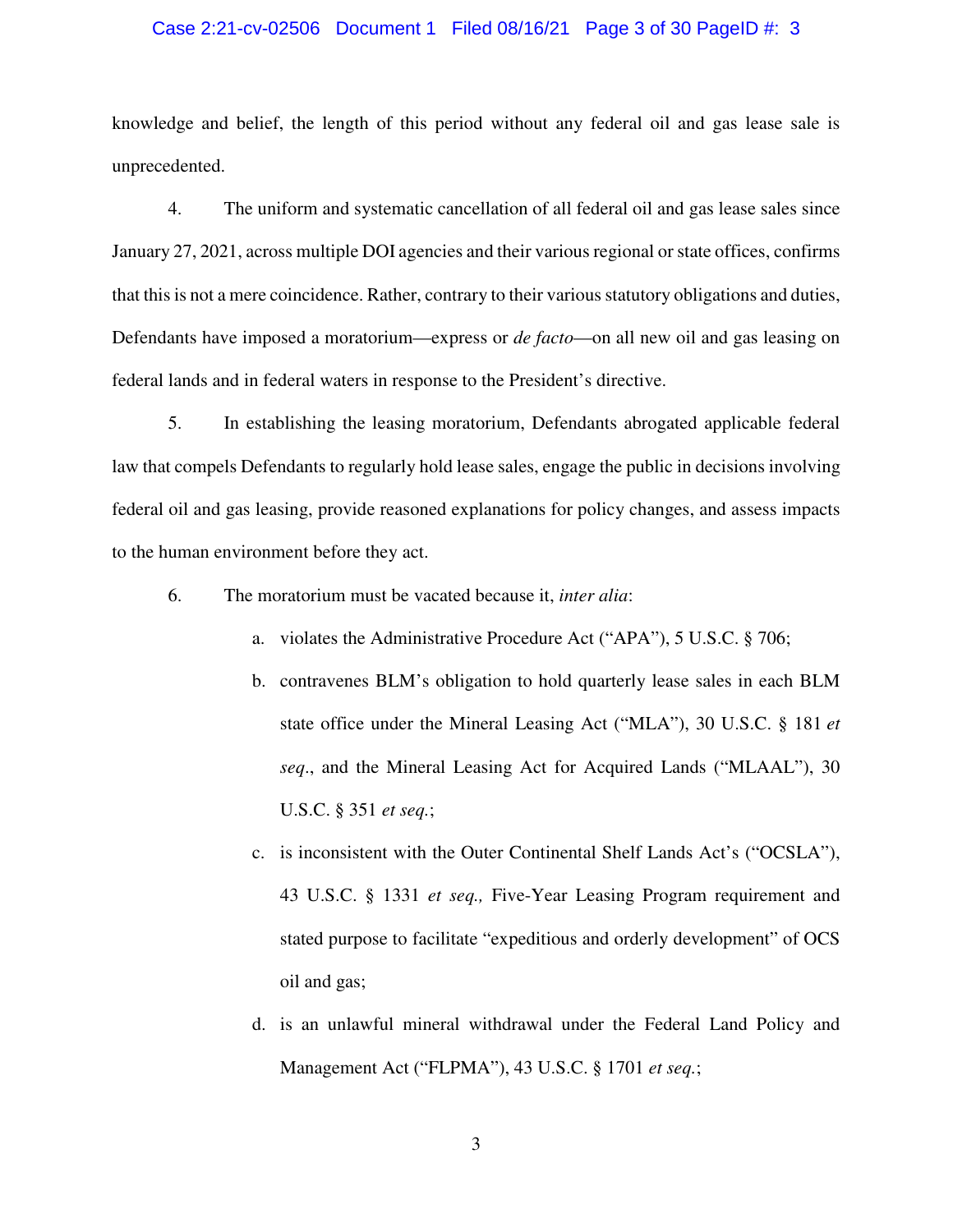- e. does not conform to applicable Resource Management Plans ("RMPs"), which designate specific areas of public lands as available for oil and gas leasing; and
- f. violates the National Environmental Policy Act ("NEPA"), 42 U.S.C. § 4321 *et seq.,* including by failing to take the necessary hard look at the potential environmental impacts before its implementation.

### **PARTIES<sup>1</sup>**

7. Plaintiff American Petroleum Institute ("API") is a national trade association that represents approximately 600 members involved in all aspects of the oil and natural gas industry, including the exploration and production of both onshore and offshore federal resources. Many API members bid on federal oil and gas leases during federal lease sales, for both onshore and offshore tracts. Other API members include service and supply firms that rely on servicing federal oil and gas leases. The industry, including many API members, has paid more than \$150 billion in royalty revenues to the federal treasury. The industry paid nearly \$7 billion in lease bonus bid, lease rental, and royalty revenues to the federal treasury in FY 2020 alone. The U.S. oil and gas industry as a whole directly and indirectly supports more than 11 million U.S. jobs and makes up 8 percent of the U.S. economy.

8. Plaintiff American Exploration & Production Council ("AXPC") is a national trade association representing 25 of the largest independent oil and natural gas exploration and production companies in the United States. AXPC companies are among leaders across the world in the cleanest and safest onshore production of oil and gas, while supporting millions of Americans in high-paying jobs and investing a wealth of resources in its communities. Dedicated

-

<sup>&</sup>lt;sup>1</sup> Pursuant to Fed. R. Civ. P. 25, Plaintiff's claims against public office holders in their official capacity are lodged against the current officers.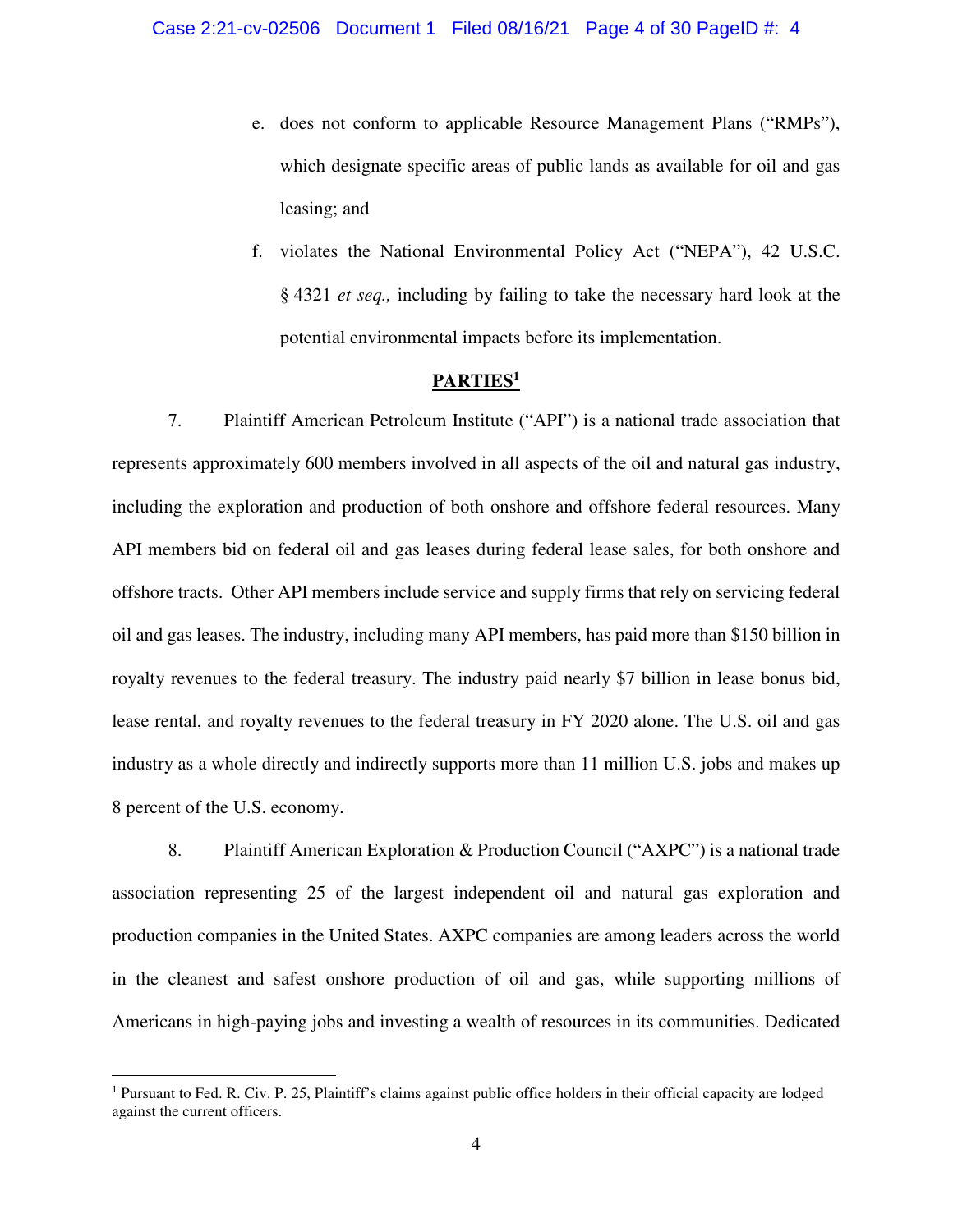### Case 2:21-cv-02506 Document 1 Filed 08/16/21 Page 5 of 30 PageID #: 5

to safety, science, and technological advancement, our members strive to deliver affordable, reliable energy to consumers while positively impacting the economy and the communities in which they live and operate.

9. Plaintiff Independent Petroleum Association of America ("IPAA") represents thousands of America's independent oil and natural gas producers. IPAA members are the primary producers of the nation's oil and natural gas and account for 83 percent of America's oil production and 90 percent of its natural gas output. Independent producers are a driving force in our economy and support roughly 4.5 million jobs in the United States. IPAA member companies are innovative leaders and broke the code to usher in the shale oil and natural gas revolution in the United States.

10. Plaintiff International Association of Drilling Contractors ("IADC"), established in 1940 and based in Houston, Texas, operates on six continents, and its members are acknowledged leaders in onshore and offshore drilling operations around the world. IADC is globally recognized for its work in providing: accreditation programs for a competent global upstream energy workforce; technical publications serving industry and regulatory authorities; international conferences; and, collaborative government-industry advocacy work. IADC's collective efforts contribute to operational proficiencies that underpin the world's upstream energy industry while sustaining high standards of safety, environmental stewardship, and operational efficiency.

11. Plaintiff International Association of Geophysical Contractors ("IAGC") is a private non-profit trade association that represents approximately 50 members from all segments of the geophysical and exploration industry. IAGC engages governments and stakeholders worldwide on issues central to geophysical operations and exploration access. IAGC's mission is to optimize the business and regulatory climate for its members, enhance public understanding of the geophysical industry, and ensure a strong, viable geophysical and exploration industry. IAGC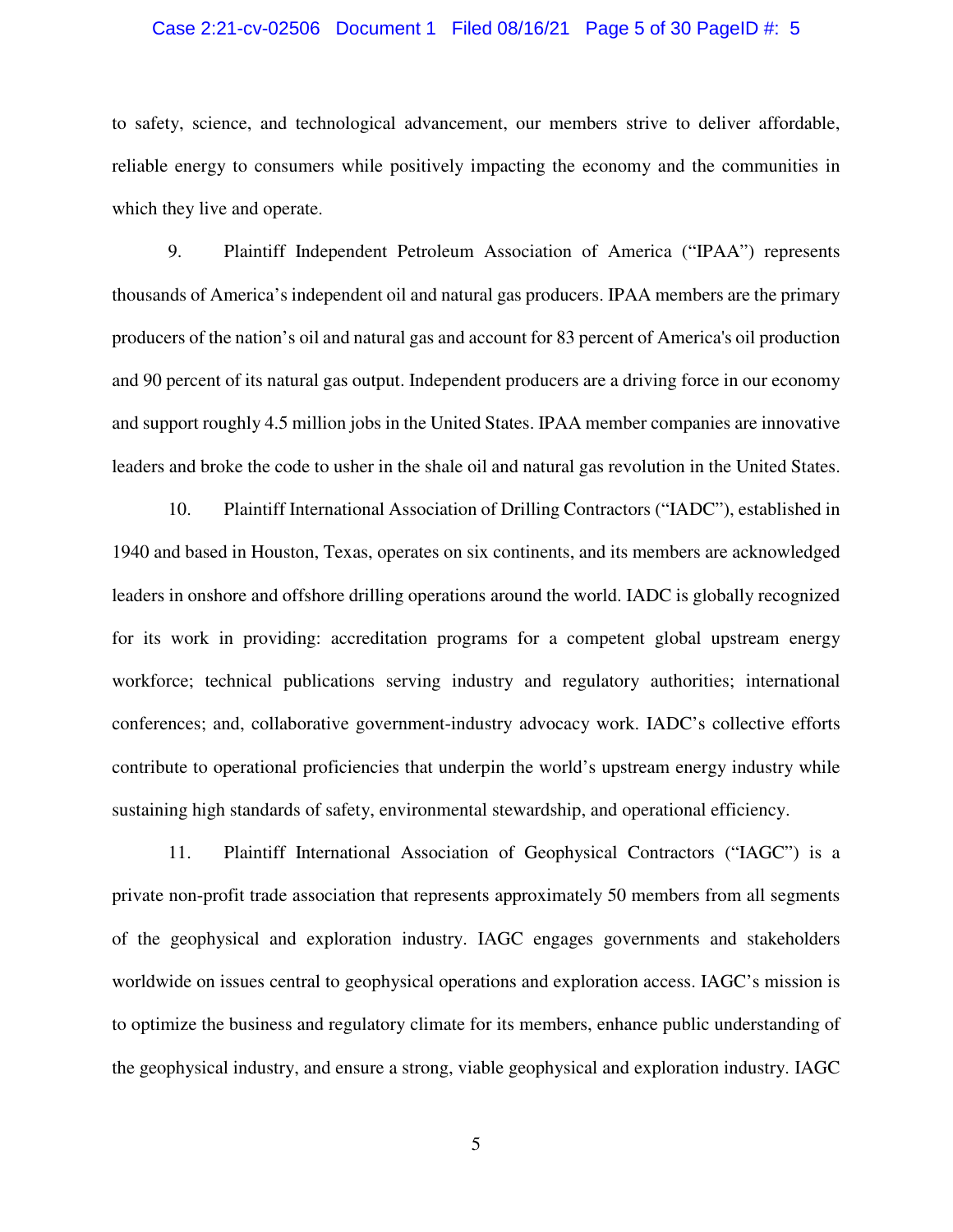### Case 2:21-cv-02506 Document 1 Filed 08/16/21 Page 6 of 30 PageID #: 6

has existed for 50 years and is the only global trade organization solely dedicated to the geophysical and exploration industry. IAGC works vigorously on behalf of its members on issues of common interest and industry-wide topics and initiatives that support the continued vitality of the geophysical and exploration industry. Through advocacy, outreach, and development of industry guidelines, IAGC focuses on issues that affect the core businesses of the geophysical and exploration industry, including issues involving the ability of its members to conduct exploratory activities on the OCS and onshore federal lands. For example, IAGC (i) engages government and regulatory entities with credible scientific, technical, and legal analyses to both protect the environment and develop essential energy supplies; (ii) educates its members on regulatory initiatives and policies affecting the geophysical industry; (iii) organizes consistent industry positions on emerging policy and regulatory issues; (iv) participates in regulatory proceedings affecting its members and the geophysical and exploration industry; and (v) when necessary, engages in litigation on matters that affect its members and the geophysical and exploration industry.

12. Plaintiff National Ocean Industries Association ("NOIA") represents and advances a dynamic and growing offshore energy industry, providing solutions that support communities and protect its workers, the public, and the environment. For nearly 50 years, NOIA has been committed to ensuring a strong, viable U.S. offshore energy industry capable of meeting the energy needs of our nation in an efficient and environmentally responsible manner. NOIA member companies are engaged in traditional oil and natural gas exploration and production, as well as offshore wind energy development. Further, NOIA's members include energy developers and, just as importantly, the businesses—large and small—who do the work of building, supplying, and servicing these projects.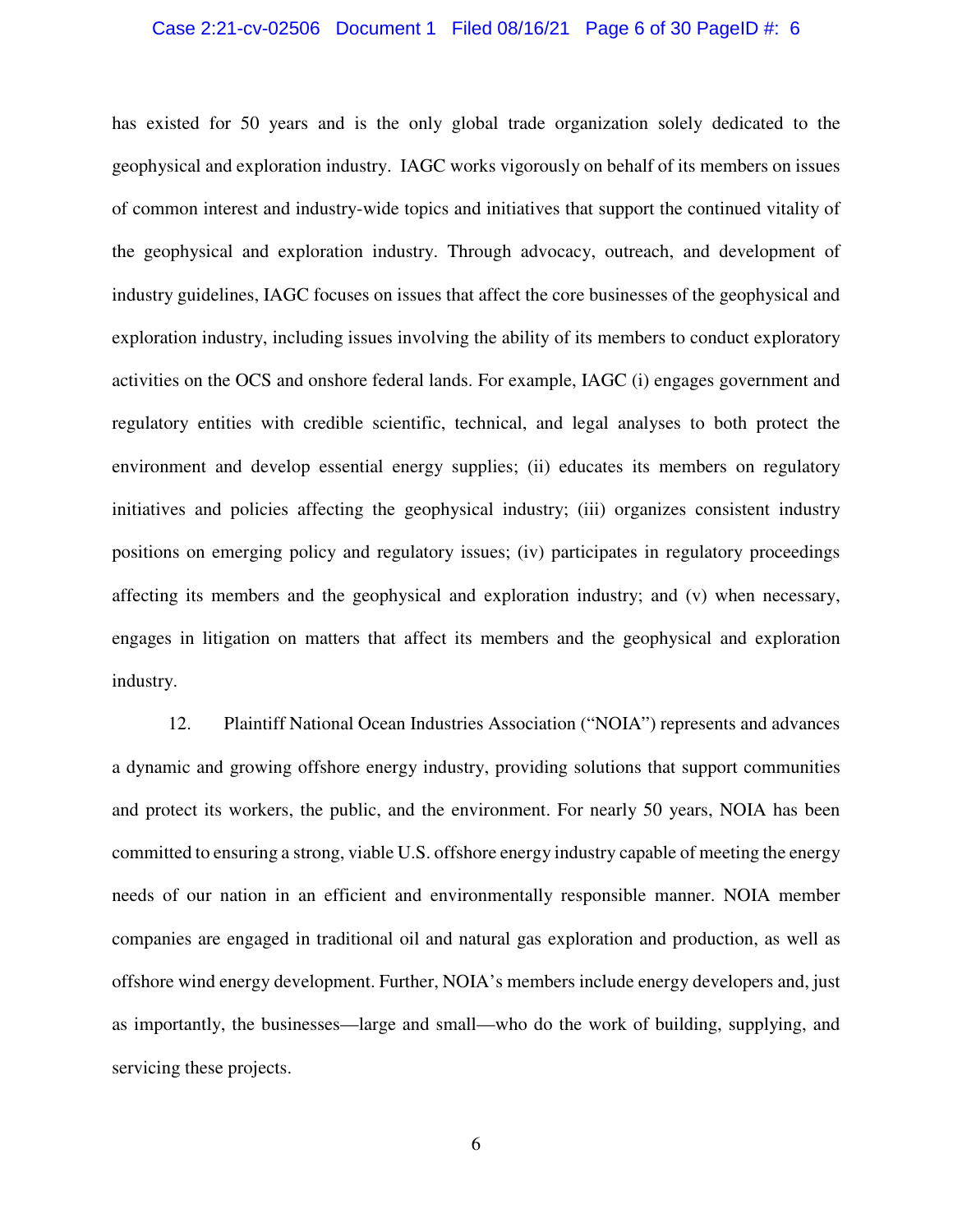### Case 2:21-cv-02506 Document 1 Filed 08/16/21 Page 7 of 30 PageID #: 7

13. Plaintiff Montana Petroleum Association ("MPA") is a Montana-based trade association representing over 150 member companies involved in all aspects of the oil and natural gas industry. MPA's members include producers, refiners, suppliers, pipeline operators, and transporters, as well as service and supply companies that support all segments of the industry and employ a great number of people in Montana. MPA works with elected officials, business groups, regulatory boards, and agencies to promote policies which incentivize revenue generating resource production and opposes rules and regulations which hamper future oil and gas opportunities.

14. Plaintiff North Dakota Petroleum Council ("NDPC") has been the primary voice of the oil and gas industry in North Dakota since 1952. NDPC represents more than 525 companies who are involved in all aspects of the oil and gas industry including oil and gas production, refining, pipeline, mineral leasing, consulting, legal work, and oil field service activities in North Dakota, South Dakota, and the Rocky Mountain region.

15. Plaintiff Petroleum Alliance of Oklahoma ("Petroleum Alliance") is the oil and natural gas trade association created by the merger of the Oklahoma Independent Petroleum Association and the Oklahoma Oil & Gas Association. The Petroleum Alliance is the only trade association in Oklahoma that represents all segments of the oil and gas industry in Oklahoma, including independent oil and natural gas producers, drilling contractors, midstream companies, service and supply companies, refineries, contractors, individuals, and mineral owners. This action is important to Petroleum Alliance members because its resolution will likely have a resounding impact on its 1,300 members and the oil and gas industry in Oklahoma as a whole.

16. Plaintiff Southeast Oil and Gas Association Association, a 501(c)(6) organization, serves as the oil and gas trade association for Mississippi and Alabama, seeking productive public policy outcomes towards the furtherance and success of the oil and gas industry.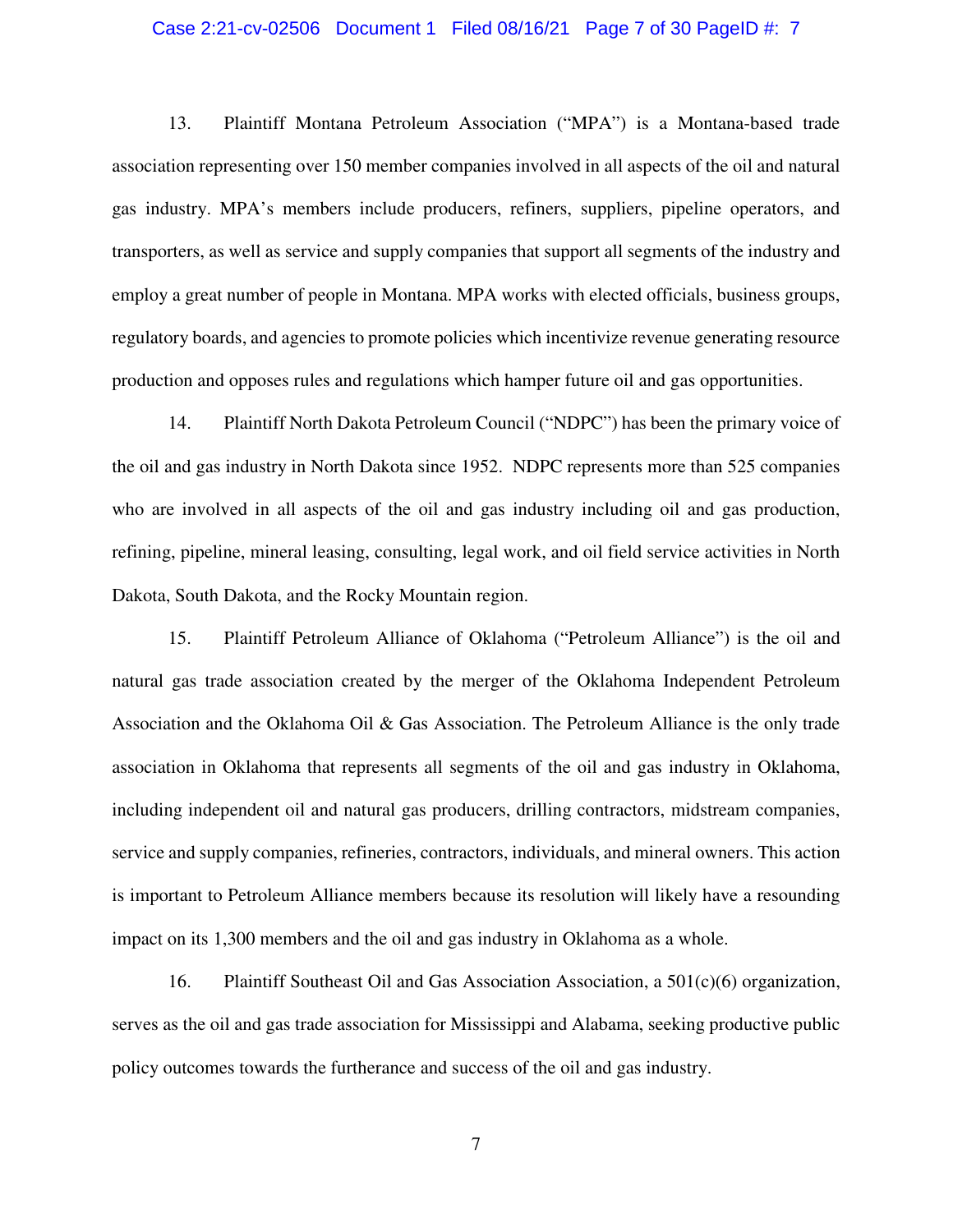### Case 2:21-cv-02506 Document 1 Filed 08/16/21 Page 8 of 30 PageID #: 8

17. Plaintiff Utah Petroleum Association ("UPA") is a Utah-based, statewide petroleum trade association representing companies involved in all aspects of Utah's oil and gas industry. UPA exists to serve its member companies and advance the responsible development of Utah's natural resources and manufacture of fuels that drive Utah's economy. Its members range from independent producers to major oil and natural gas companies widely recognized as industry leaders responsible for driving technology advancement resulting in environmental and efficiency gains.

18. Plaintiff Western States Petroleum Association ("WSPA") is a non-profit, mutual benefit trade association that represents companies that account for the bulk of petroleum exploration, production, refining, transportation and marketing in the five western states of Arizona, California, Nevada, Oregon, and Washington. Founded in 1907, WSPA is dedicated to ensuring that Americans continue to have reliable access to petroleum and petroleum products through policies that are socially, economically, and environmentally responsible.

19. Defendant DOI is a federal agency of the United States within the scope of 5 U.S.C. § 701(b)(1) and is responsible for implementing the federal oil and gas leasing program.

20. Defendant BLM is a federal agency of the United States within the scope of 5 U.S.C. § 701(b)(1) and has been delegated the responsibility for implementing the onshore federal oil and gas leasing program.

21. Defendant BOEM is a federal agency of the United States within the scope of 5 U.S.C. § 701(b)(1) and has been delegated the responsibility for implementing the federal oil and gas leasing program on the OCS.

22. Defendant Debra Haaland is the Secretary of the Interior. She is sued in her official capacity.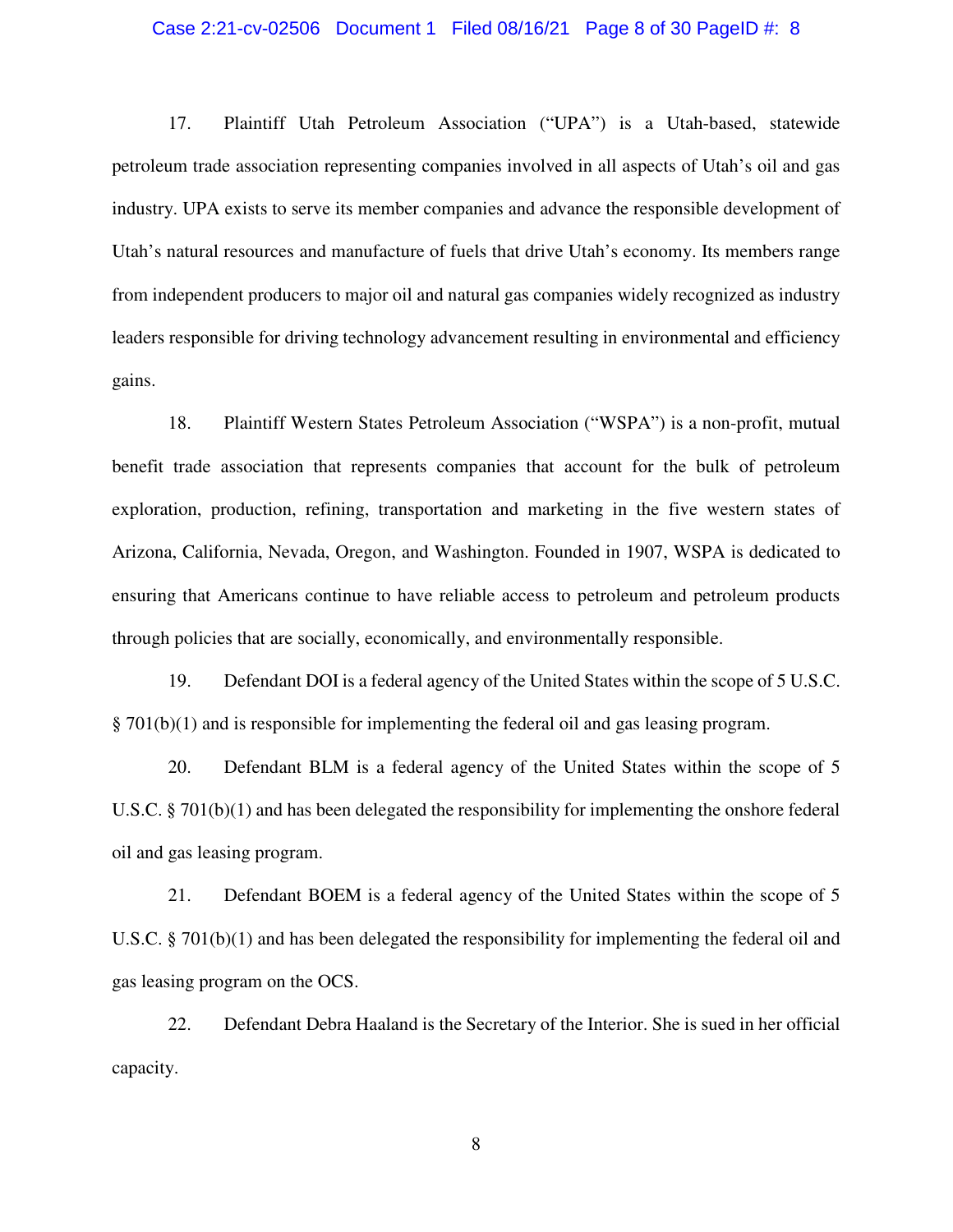### Case 2:21-cv-02506 Document 1 Filed 08/16/21 Page 9 of 30 PageID #: 9

23. Defendant Laura Daniel-Davis is the Principal Deputy Assistant Secretary for Land and Minerals Management, exercising the authority of the Assistant Secretary for Land and Minerals Management. She is sued in her official capacity.

24. Defendant Nada Culver is the BLM Deputy Director of Policy and Programs, exercising the authority of the BLM Director. She is sued in her official capacity.

25. Defendant Amanda Lefton is the BOEM Director. She is sued in her official capacity.

### **JURISDICTION AND VENUE**

26. The Court has jurisdiction over this action pursuant to 28 U.S.C. § 1346(a)(2) (United States defendant) because agencies of the United States government are named defendants, and 28 U.S.C. § 1331 (federal question jurisdiction) because this action arises under the APA.

27. This Court is authorized to award the requested relief under 5 U.S.C. § 706, 28 U.S.C. § 1361, and 28 U.S.C. §§ 2201 & 2202.

28. Venue is proper in this Court under 28 U.S.C. §1391(e)(1) because Defendants are federal agencies of the United States or officers sued in their official capacities or under color of legal authority; a substantial part of the events or omissions giving rise to the Complaint occur within this judicial district; many of Plaintiffs' members are located in this district; and no real property is involved in this action.

### **LEGAL BACKGROUND**

### **A. Mineral Leasing Act**

29. The MLA establishes authority for the Secretary to create competitive and noncompetitive leasing systems for the development of mineral resources on federal public domain lands.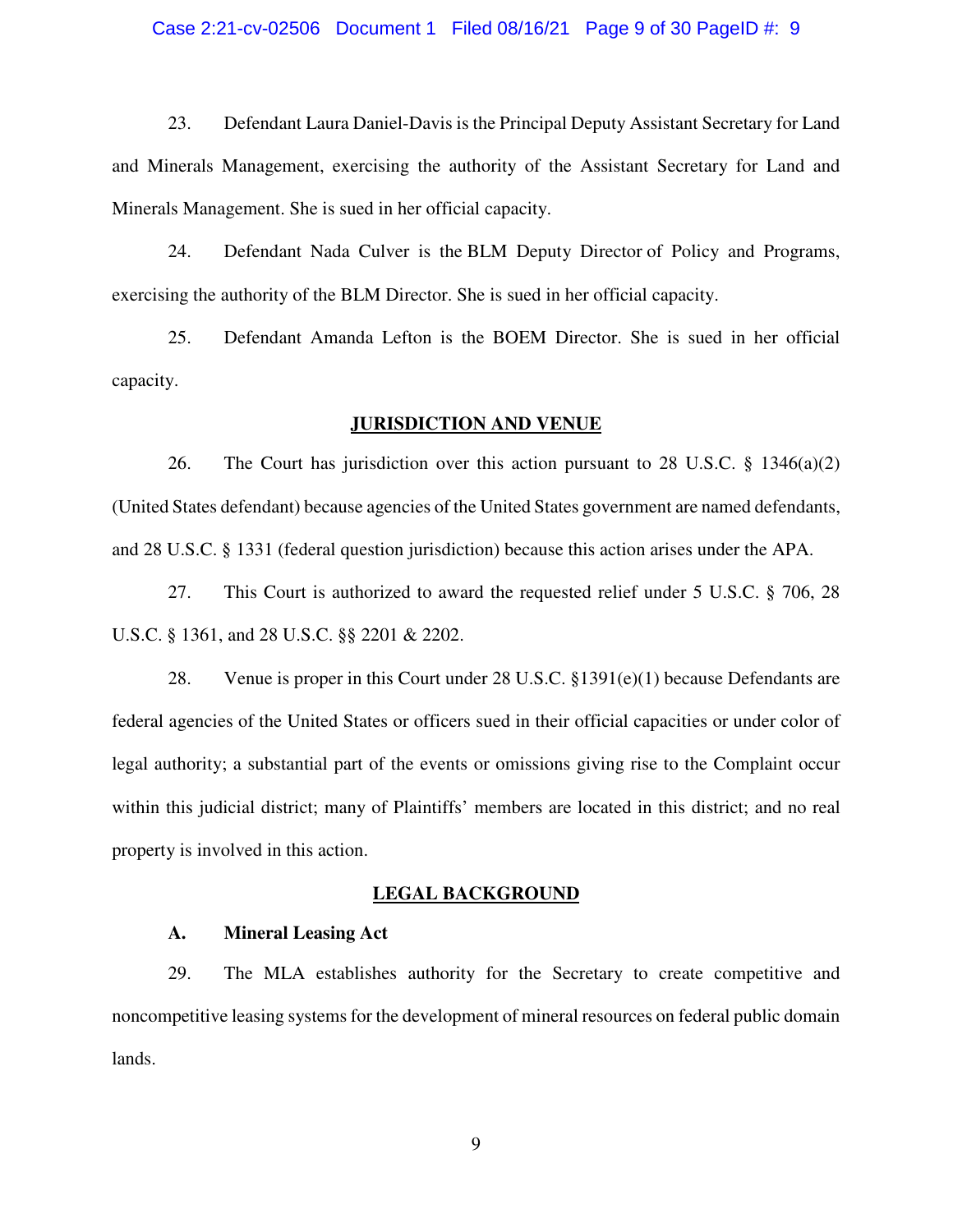### Case 2:21-cv-02506 Document 1 Filed 08/16/21 Page 10 of 30 PageID #: 10

30. The MLAAL provides authority for the Secretary to lease oil and gas on lands acquired by the United States generally under the same conditions as in the MLA. For brevity, references hereinafter to the MLA include the MLAAL.

31. Congress, over time, circumscribed the Secretary's leasing discretion under the MLA, and in 1987 passed the Federal Onshore Oil and Gas Leasing Reform Act ("FOOGLRA").

32. FOOGLRA added a mandatory duty for the Secretary to lease eligible federal lands for oil and gas development, requiring that "[l]ease sales *shall* be held for each State where eligible lands are available *at least quarterly* and more frequently if the Secretary of the Interior determines such sales are necessary." 30 U.S.C. § 226(b) (emphasis added). BLM subsequently adopted regulations and guidance further codifying the obligation to hold quarterly lease sales. *See* 43 C.F.R. § 3120.1-2(a).

33. Lands not excluded from leasing by a statutory or regulatory prohibition are generally deemed eligible for oil and gas leasing.

34. Eligible lands not excluded from oil and gas development under an RMP are generally deemed available for oil and gas leasing.

35. Regulations promulgated under the MLA require that lands available for oil and gas leasing "shall be offered for competitive bidding," otherwise known as a lease sale. 43 C.F.R. § 3120.1-1. Lands can be offered for noncompetitive leasing only after they have been offered competitively through a lease sale without attracting a bid. *Id.* § 3110.1.

36. A competitive lease sale for onshore federal resources begins with the identification of potential lease tracts through the nomination process. *See* 43 C.F.R. §§ 3120.3. BLM issues a list of lands available for nomination, and then interested parties must nominate particular tracts by submitting a form approved by the BLM Director. *Id.* § 3120.3-2.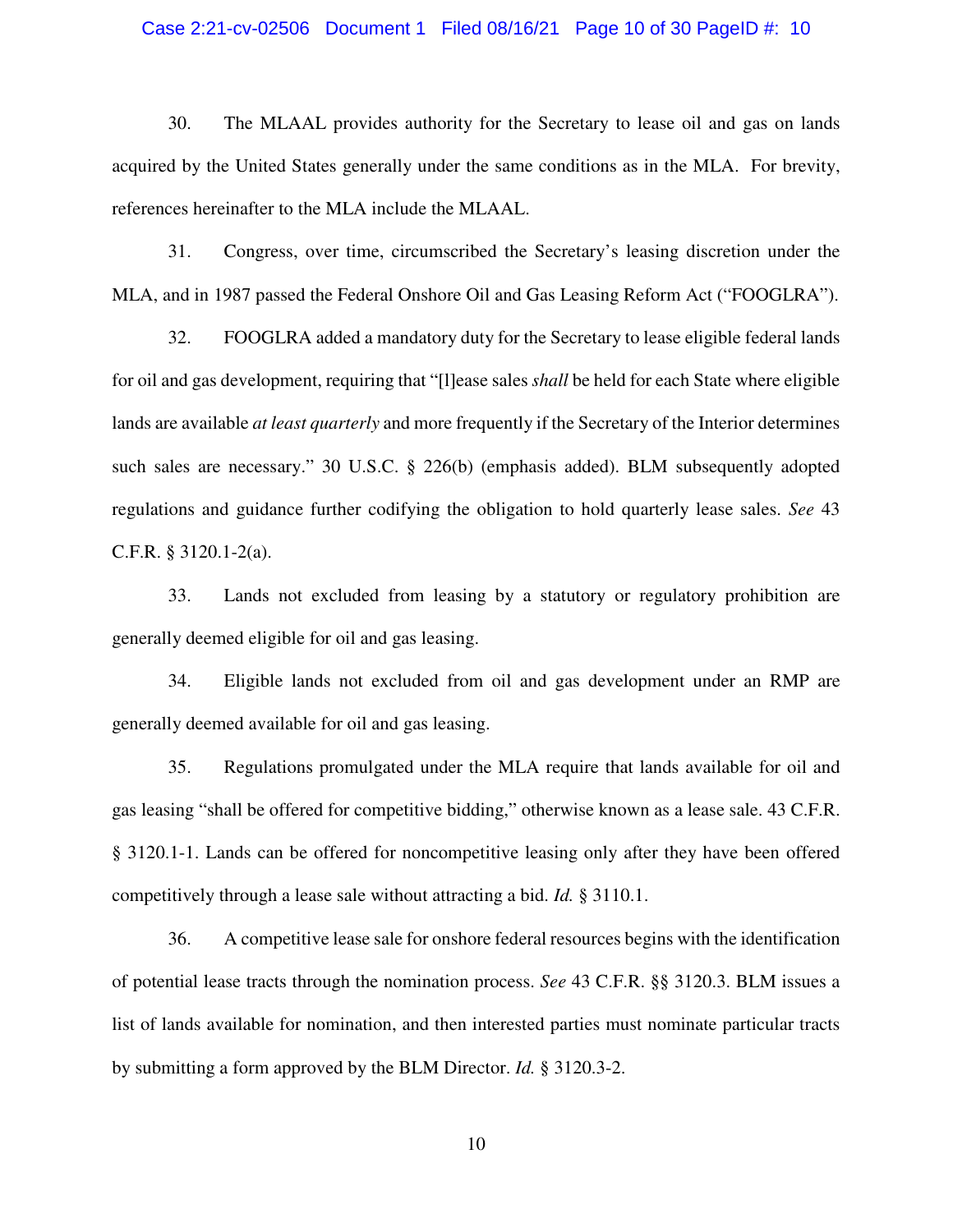### Case 2:21-cv-02506 Document 1 Filed 08/16/21 Page 11 of 30 PageID #: 11

37. BLM conducts an environmental review pursuant to NEPA on the lands to be included and then issues a Notice of Competitive Lease Sale, describing the date, time, and place of the lease sale, which must be posted at least 45 days prior to the sale in the relevant BLM State Office. *Id.* §§ 3120.4-1, 3120.4-2.

38. Once BLM posts the Notice of Competitive Lease Sale, it provides a 30-day protest period.

39. BLM then publishes a final list of available parcels and holds a lease sale at the appointed date and time. Lease tracts are offered by oral or internet bidding. Known as a "bonus bid," the bids are an amount per acre that the potential lessee offers to pay to receive the lease in addition to other payments required under the terms of the lease agreement (e.g., annual rental charges and royalties on any oil or gas produced). The winning bid is the highest bid submitted by a qualified bidder that equals or exceeds the minimum acceptable bid.

40. Since 1987, quarterly federal oil and gas lease sales have been held on eligible available lands under this statutory framework.

41. Defendants have summarily jettisoned this longstanding framework and instead have indefinitely banned any scheduled lease sales. Following Executive Order 14008 on January 27, 2021, no lease sales have occurred for the first and second quarters of 2021 and for the third quarter of 2021 to date.

### **B. Federal Land Policy and Management Act**

42. The Federal Land Policy and Management Act ("FLPMA"), 43 U.S.C. § 1701 *et seq*., is a planning statute that governs the Secretary's and BLM's administration of onshore public lands.

43. Among other requirements, FLPMA requires the Secretary to "develop, maintain, and, when appropriate, revise land use plans which provide . . . for the use of public lands." 43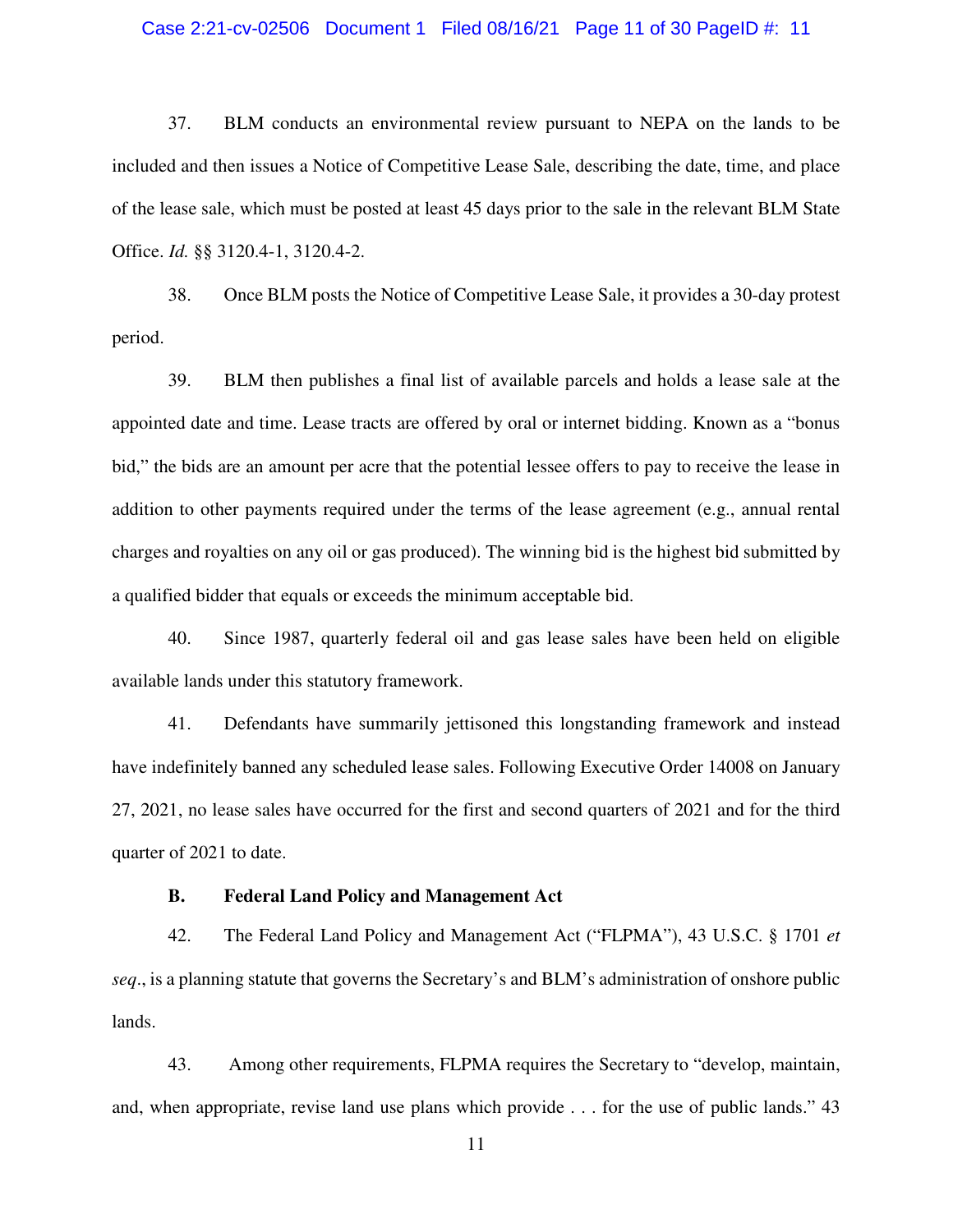### Case 2:21-cv-02506 Document 1 Filed 08/16/21 Page 12 of 30 PageID #: 12

U.S.C. § 1712(a). These plans, known as RMPs, are prepared by BLM, the agency that the Secretary has designated to comply with FLPMA's requirements. 43 C.F.R. § 1610.1(b).

44. In an RMP, BLM can, following public input, designate sections of public lands as open or closed for certain uses, including oil and gas leasing, and may identify stipulations that will attach to such activities.

45. FLPMA mandates specific procedures prior to the Secretary closing an area to a particular use. The statute requires that the Secretary notify both chambers of Congress of a decision in an RMP "that excludes (that is, totally eliminates) one or more of the principal or major uses for two or more years with respect to a tract of land of one hundred thousand acres or more." 43 U.S.C. § 1712(e)(1). A "principal or major use" is defined to include oil and gas leasing and development. *See id.* § 1702(l).

46. Once finalized, the Secretary is prohibited from taking actions on public lands inconsistent with the provisions of the applicable RMP. *See* 43 U.S.C. § 1732(a) ("The Secretary shall manage the public lands . . . in accordance with the land use plans developed by [his or her predecessors] . . . ."); 43 C.F.R. § 1610.5-3 ("All future resource management authorizations and actions . . . shall conform to the approved plan.").

47. The Secretary may amend an RMP only through a formal land use plan amendment process that includes public participation. *See* 43 U.S.C. § 1712; *see also* 43 C.F.R. §§ 1610.1- 1610.8.

48. Promulgation of RMPs and land use plan amendments are major federal actions with potential environmental impacts that must also be assessed under NEPA.

49. FLPMA also attaches required rigid procedures to decisions to formally withdraw lands from future uses, including oil and gas leasing. *See* 43 U.S.C. § 1714. A "withdrawal" under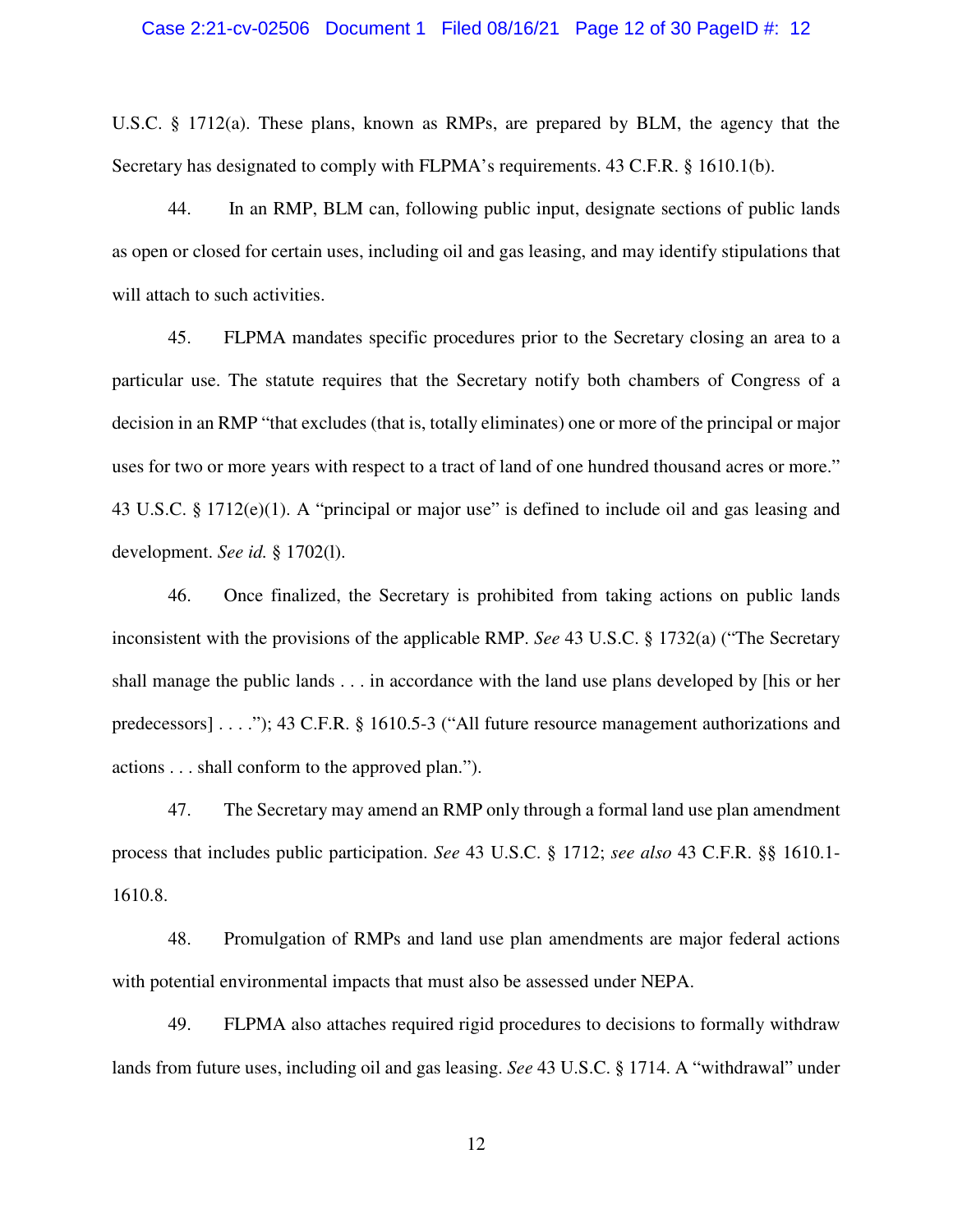### Case 2:21-cv-02506 Document 1 Filed 08/16/21 Page 13 of 30 PageID #: 13

FLPMA means "withholding an area of Federal land from settlement, sale, location, or entry under some or all of the general land laws, for the purpose of limiting activities under those laws in order to maintain other public values in the area or reserving the area for a particular public purpose or program." *Id.* § 1702(j). This definition includes withholding an area from mineral leasing.

50. For any withdrawal of public lands, FLPMA requires that the Secretary publish a notice in the Federal Register, provide an opportunity for a public hearing and comment, and obtain consent of other federal, state, or local departments or agencies affected by the withdrawal. *Id.* §§ 1714(b), (h), (i).

51. For withdrawals aggregating 5,000 acres or more, FLPMA further mandates that the Secretary provide a detailed notification to Congress that includes, among other things, an explanation of why the lands are to be withdrawn, an inventory of the current natural resource uses, and a statement of the expected length of the withdrawal. *Id.* § 1714(c).

52. On knowledge or belief, no previous Secretary has indefinitely closed or withdrawn all public lands from federal oil and gas leasing.

### **C. Outer Continental Shelf Lands Act**

53. Enacted more than 70 years ago, OCSLA declares that the OCS is "a vital national resource reserve held by the Federal Government for the public," and that the Secretary of the Interior should make the OCS "available for *expeditious and orderly development*, subject to environmental safeguards, in a manner which is consistent with the maintenance of competition and other national needs." 43 U.S.C. § 1332(3) (emphasis added). Indeed, Congress amended OCSLA to require such "expeditious and orderly development" after making an express finding inserted into the statute regarding "a variety of technological, economic, environmental, administrative, and legal problems which tend[ed] to retard the development of the oil and natural gas reserves." *Id.* § 1801(8).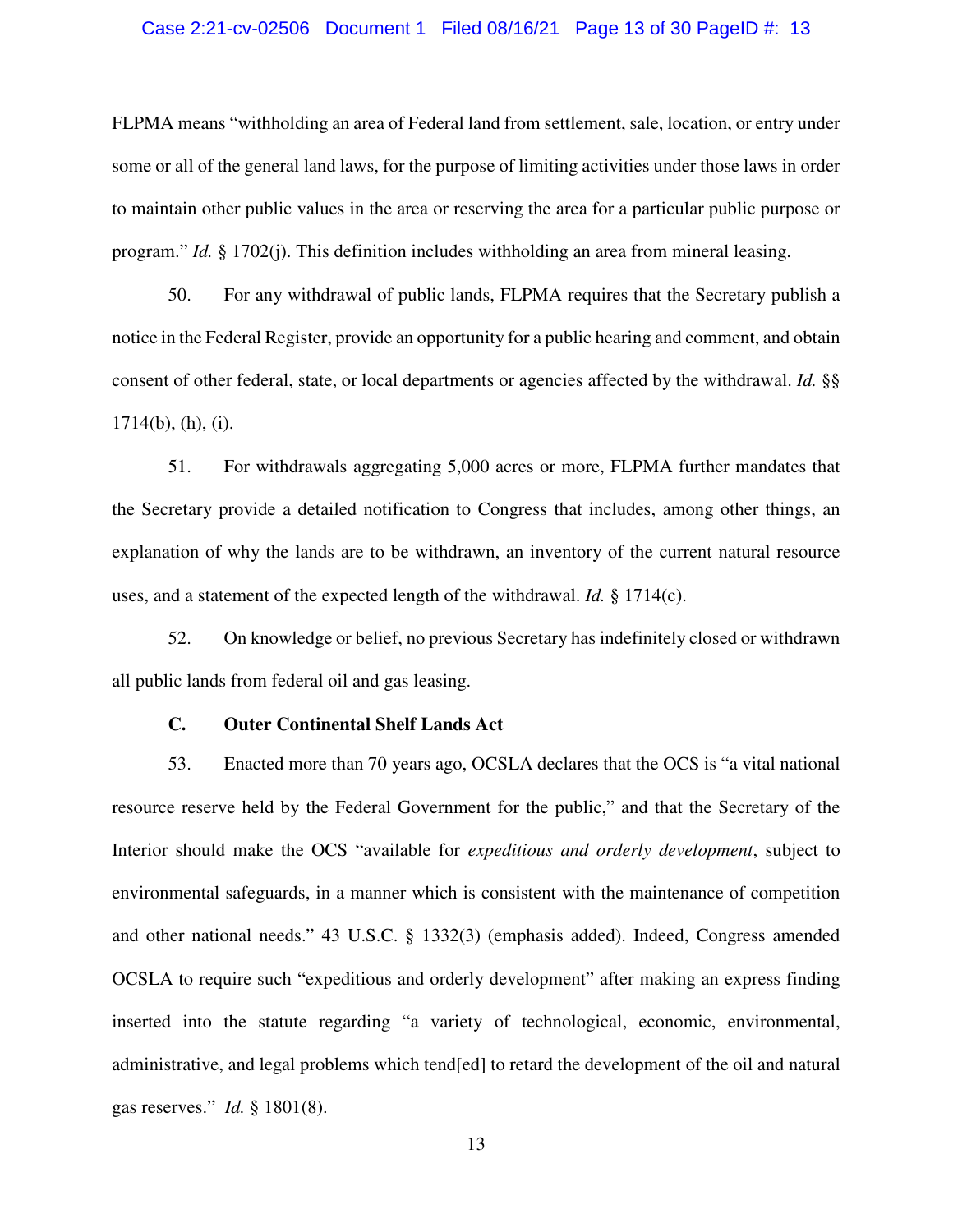#### Case 2:21-cv-02506 Document 1 Filed 08/16/21 Page 14 of 30 PageID #: 14

54. OCSLA provides the Secretary with a multi-stage, multi-year planning process to manage development of the OCS. *See* 43 U.S.C. § 1344*.* The first stage mandates that the Secretary issue and maintain "a schedule of proposed lease sales indicating, as precisely as possible, the size, timing, and location of leasing activity which [he or she] determines will best meet national energy needs for the five-year period following its approval or reapproval." *Id.* § 1344(a). The product is commonly known as the "Five-Year Leasing Program."

55. The Five-Year Leasing Program requires multiple rounds of comment solicitation from federal agencies, governors of affected states, and the public. *See generally* 30 C.F.R. part 556, subpart B.

56. The process begins with the development of proposed leasing maps of OCS areas and the publication of a notice in the Federal Register inviting comment from interested parties, including governors of affected states. 30 C.F.R.  $\S$  556.202(a) & (b). BOEM must further send a letter to affected governors asking them to identify relevant laws and policies that should be considered in the planning process. *Id.* § 556.202(c).

57. After considering comments, BOEM must prepare a draft Five-Year Leasing Program, which is open for additional comments and must be published in the Federal Register. 30 C.F.R. §§ 556.203(a)-(c).

58. Concurrently with the notice and comment process, BOEM must also conduct an environmental analysis under NEPA on the draft Five-Year Leasing Program. This analysis is subject to its own notice and comment requirements.

59. Before approval of the final Five-Year Leasing Program, BOEM must also submit the proposed final Program to Congress and the President. 30 C.F.R. § 556.205.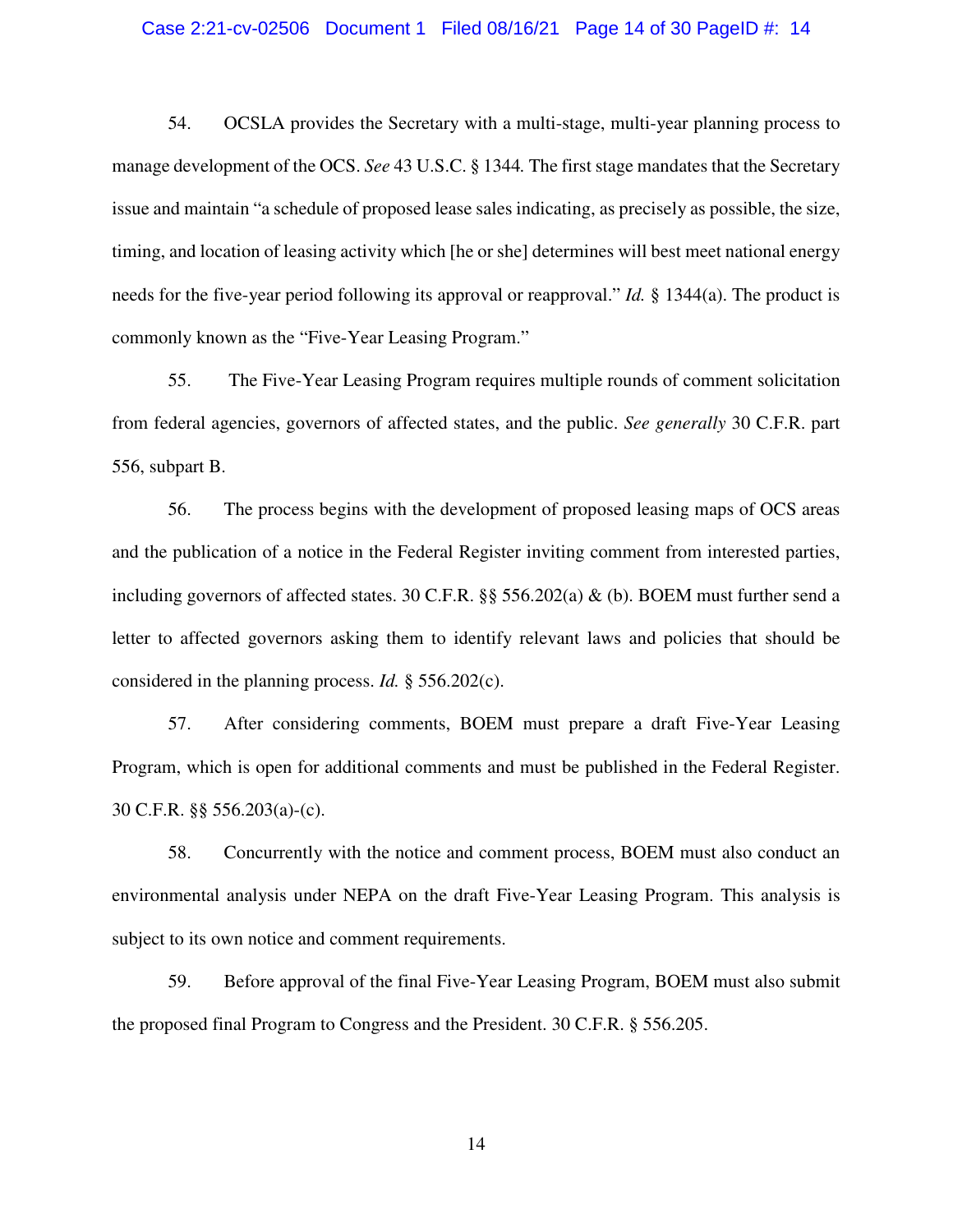### Case 2:21-cv-02506 Document 1 Filed 08/16/21 Page 15 of 30 PageID #: 15

60. As BOEM has recognized, the Five-Year Leasing Program preparation process includes three separate comment periods, two separate draft proposals, a final draft proposal, final secretarial approval, and development of an Environmental Impact Statement ("EIS") under NEPA. This statutorily mandated process usually takes about two and a half years to complete.

61. OCSLA mandates that all lease sales must be conducted in accordance with the Five-Year Leasing Program. 43 U.S.C. § 1344(d)(3) ("[N]o lease shall be issued unless it is for an area included in the approved leasing program.").

62. OCSLA further mandates that, following preparation of a Five-Year Leasing Program, BOEM must maintain that program. That is, its mere adoption without subsequent implementation is insufficient to comply with OCSLA.

63. Since 1978, when Congress amended OCSLA to include the five-year planning requirement, BOEM (and its predecessor agency the Minerals Management Service) have promulgated nine distinct Five-Year Leasing Programs. Collectively, a leasing program has been in effect continuously since 1980.

64. The current Five-Year Leasing Program is scheduled to expire on July 1, 2022. BOEM published a draft Five-Year Leasing Program for the period from 2019 to 2024, seeking to succeed the existing program. However, that program was not finalized. Since January 2021, Defendants have not completed the lease sales called for under the existing Five-Year Leasing Program, nor have they engaged in the statutory or regulatory steps required to develop a new program. Without a program in place, no lease sales can occur on the OCS after July 1, 2022. *See*  43 U.S.C. § 1344(d)(3).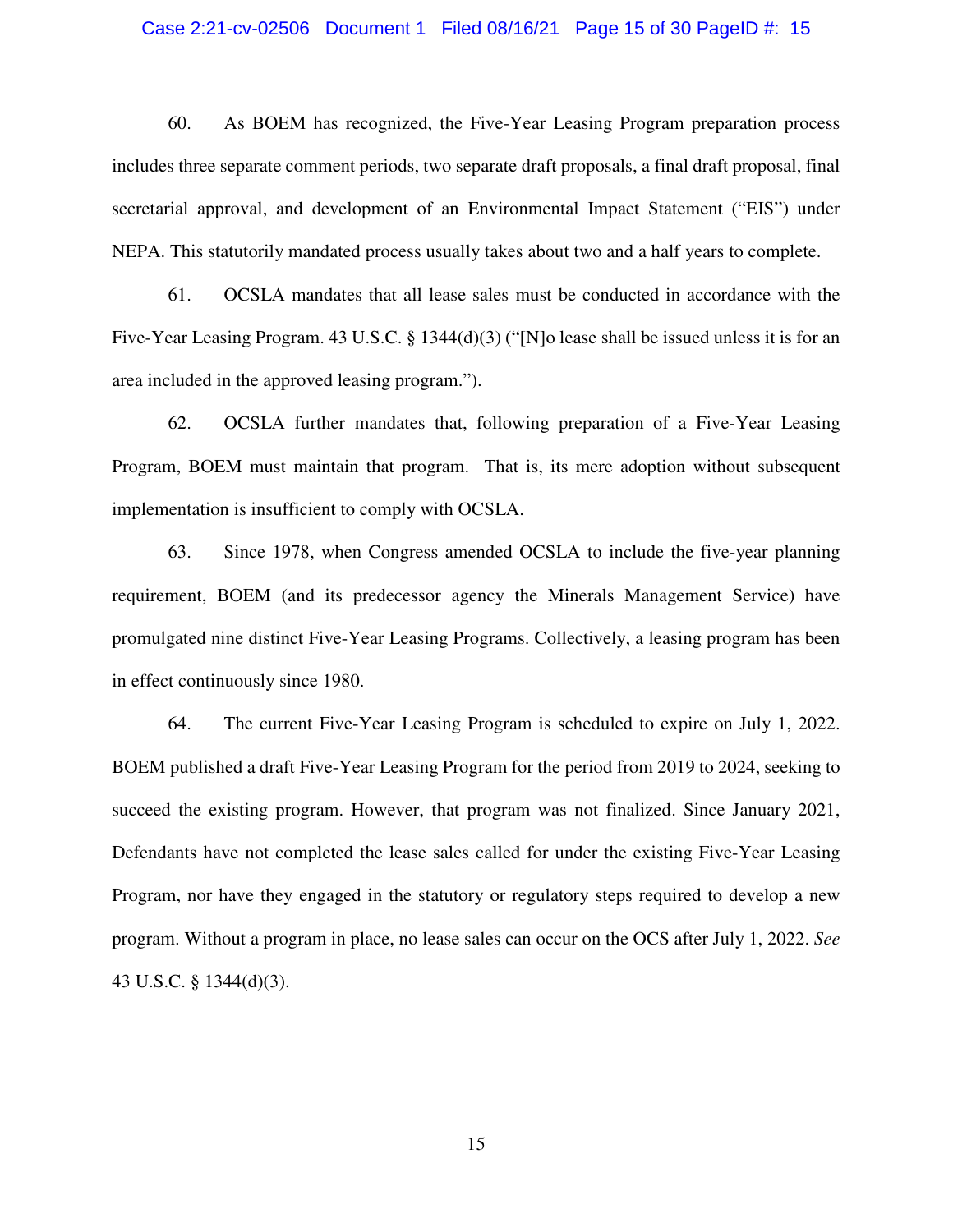### **D. National Environmental Policy Act**

65. Under NEPA, federal agencies must conduct an environmental impact analysis *before* undertaking "major federal actions significantly affecting the quality of the human environment[.]" 42 U.S.C. § 4332(C).

66. A "major federal action" means "an activity or decision subject to Federal control and responsibility" subject to certain conditions and limitations. 40 C.F.R. § 1508.1(q). Major federal actions generally include, *inter alia*, "adoption of programs, such as a group of concerted actions to implement a specific policy or plan; systematic and connected agency decisions allocating agency resources to implement a specific statutory program or executive directive." *Id.*   $§ 1508.1(q)(3)(iii).$ 

67. The quality of the "human environment" means "comprehensively the natural and physical environment and the relationship of present and future generations of Americans with that environment." 40 C.F.R. § 1508.1(m). Effects or impacts to the human environment include ecological, aesthetic, historic, cultural, economic, social, or health effects. *Id.* § 1508.1(g)(1). These effects also include those resulting from actions that may have "both beneficial and detrimental effects," even if on balance the agency believes that the effect is "beneficial." *Id*.

68. If the action significantly affects the quality of the human environment, the agency must prepare an EIS assessing the anticipated impacts of the proposed action and a reasonable range of alternatives on all aspects of the human environment. 42 U.S.C. § 4332(2)(C); 40 C.F.R. part 1502.

69. The agency must engage with the public in this process, including through upfront scoping and publishing the draft EIS for public comment, and DOI must request comment from state agencies, local governments, and other interested persons. 40 C.F.R. §§ 1502.9, 1503.1, 1503.4; 43 C.F.R. § 46.435(b).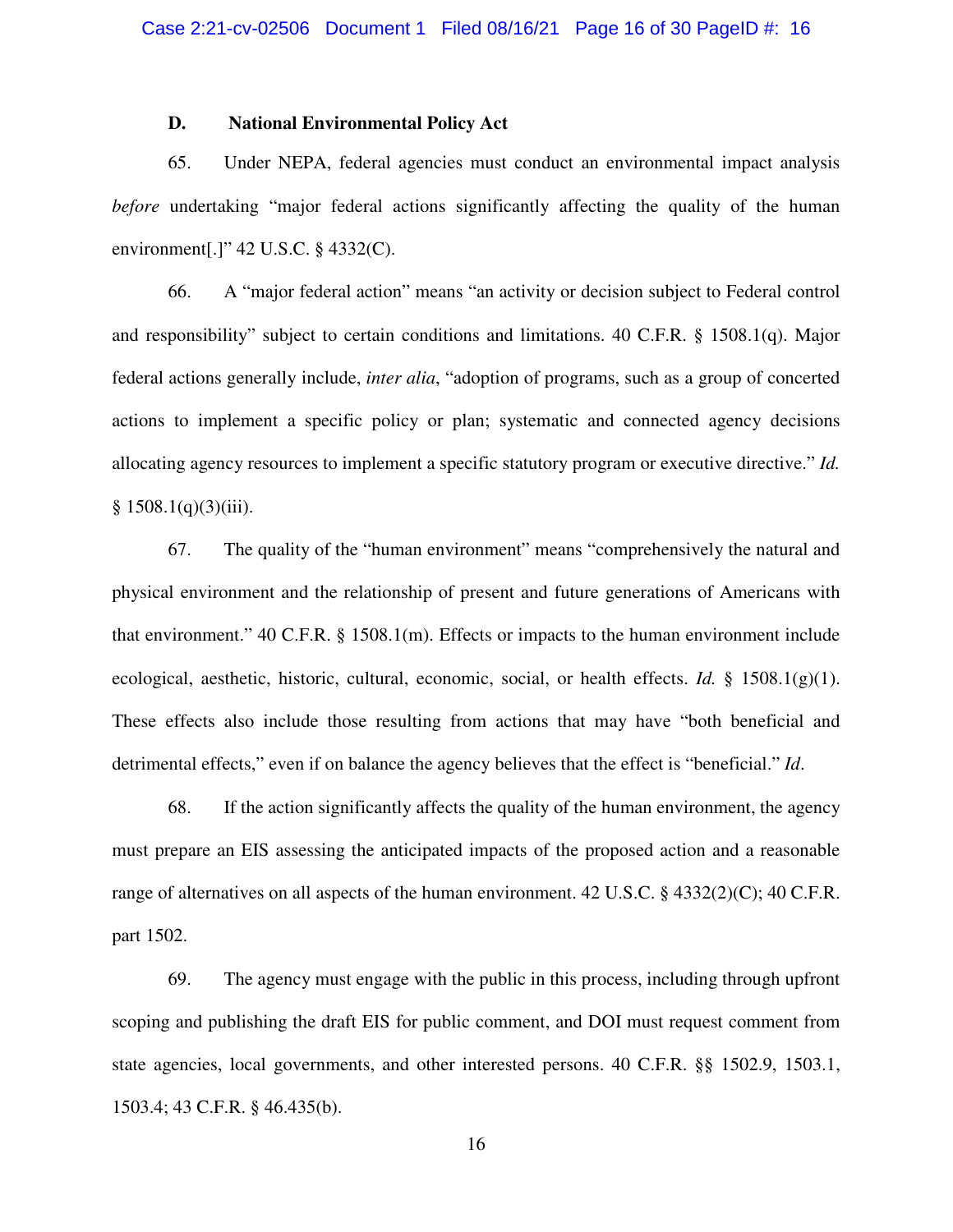### **FACTUAL BACKGROUND**

70. President Biden issued Executive Order 14008 on January 27, 2021, directing in Section 208 that the Secretary of the Interior, consistent with applicable law, "pause new oil and natural gas leases on public lands or in offshore waters pending completion of a comprehensive review and reconsideration of Federal oil and gas permitting and leasing practices." 86 Fed. Reg. 7,619 (Feb. 1, 2021). Executive Order 14008 further directs that "[i]n conducting this analysis, and to the extent consistent with applicable law, the Secretary of the Interior shall consider whether to adjust royalties . . . or take other appropriate action, to account for corresponding climate costs." *Id.* at 7,625.

71. In response to Executive Order 14008, Defendants have taken a series of final agency actions to halt all federal oil and gas lease sales both onshore and on the OCS. Defendants have expressly or impliedly linked these actions to Executive Order 14008.

72. Defendants adopted a moratorium by halting the following previously scheduled BLM and BOEM oil and gas lease sales:

a. On January 27, 2021, the Nevada BLM State Office issued an errata sheet postponing the federal oil and gas lease sale scheduled for March 9, 2021. The agency had posted a Notice of Competitive Oil and Gas Lease Sale announcing the sale for 17 parcels only three weeks earlier on January 8, 2021. No rationale was provided for the postponement and no announcement has been made as to when the sale might be rescheduled.

b. On February 12, 2021, the Wyoming BLM State Office updated the posting for the March 2021 federal oil and gas lease sale to note that the Wyoming lease sale was "postponed to confirm the adequacy of the underlying environmental analysis." No further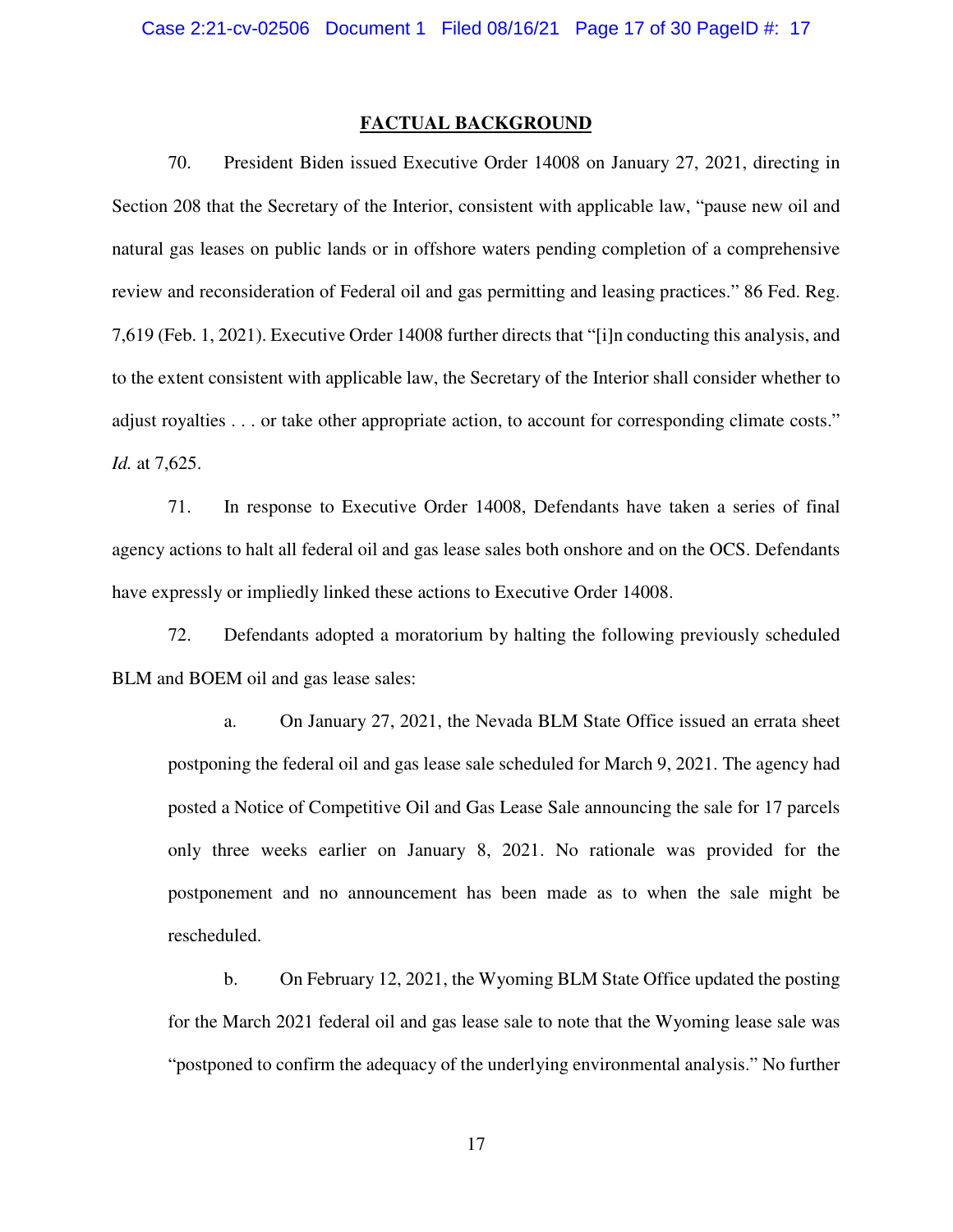### Case 2:21-cv-02506 Document 1 Filed 08/16/21 Page 18 of 30 PageID #: 18

reasoning was provided for the postponement and no information has been made public on rescheduling.

c. On February 12, 2021, the Montana/Dakotas BLM State Office updated a posting for its March 23, 2021, federal oil and gas lease sale to indicate that the scheduled sale was "paused." The status remains "paused" as of the date of this filing and no further information has been posted on when the sale might be rescheduled.

d. On February 12, 2021, the BLM Utah State Office updated the project status for a federal oil and gas lease sale scheduled for March 30, 2021, to note that it was "cancelled." The Utah State Office has not provided any further updates on this lease sale.

e. On February 12, 2021, the BLM Colorado State Office updated the project website for the federal oil and gas lease sale scheduled for March 25, 2021, stating the sale "has been postponed." The Colorado State Office has not announced if the sale might be rescheduled.

f. On February 12, 2021, the BLM Eastern States Office issued an errata sheet postponing the federal oil and gas lease sale scheduled for March 21, 2021 until June 17, 2021. The Eastern States Office subsequently announced that BLM is "exercising its discretion to not hold lease sales in the second quarter of Calendar Year 2021."

g. On February 18, 2021, BOEM rescinded the record of decision for the March 17, 2021 Gulf of Mexico OCS oil and gas lease Sale 257 "to comply with Executive Order 14008." *See* 86 Fed. Reg. 10,132, 10,132 (Feb. 18, 2021).

h. On February 23, 2021, BOEM rescinded the public review period for the draft EIS for the Cook Inlet OCS Oil and Gas Lease Sale 258 "in response to Executive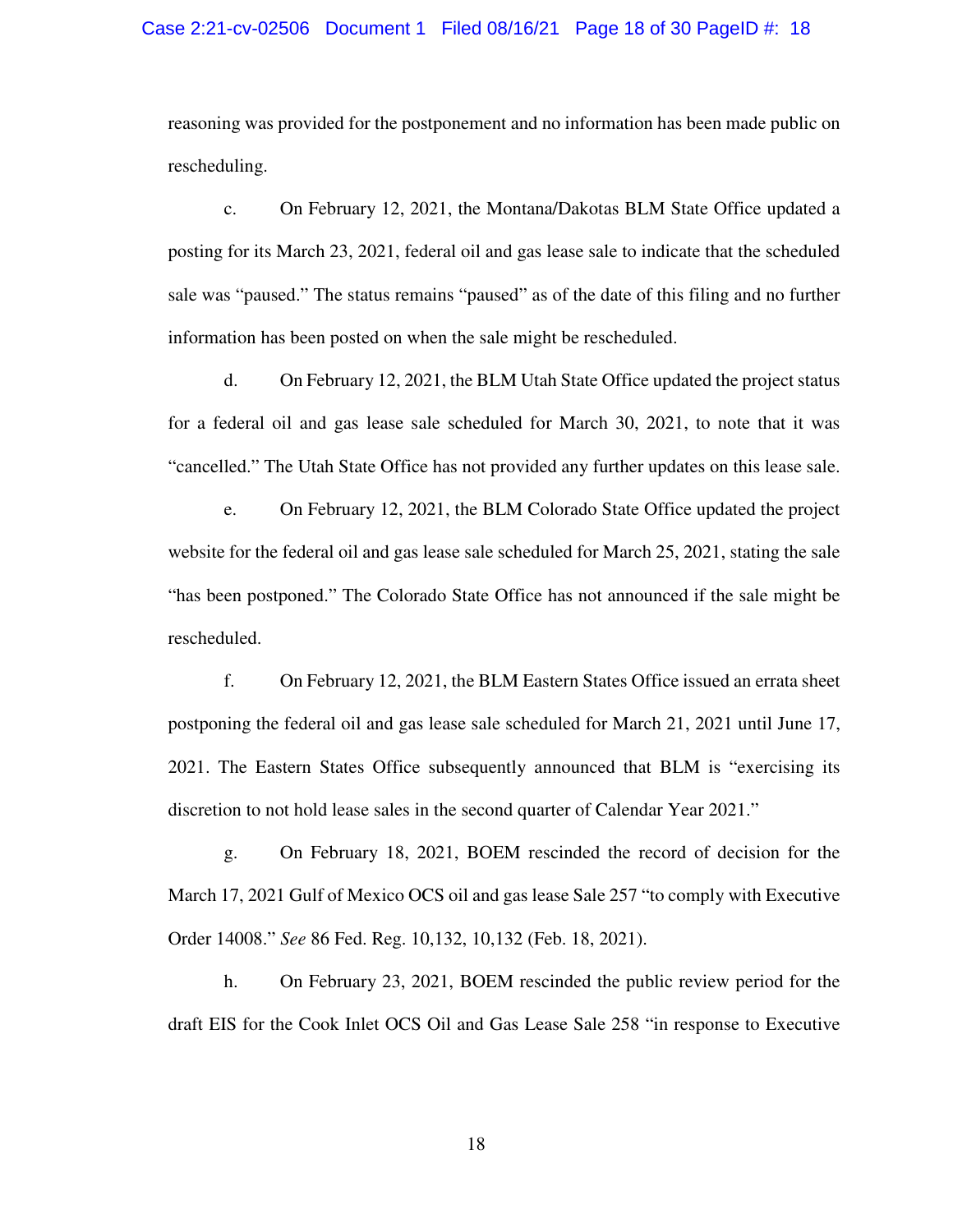### Case 2:21-cv-02506 Document 1 Filed 08/16/21 Page 19 of 30 PageID #: 19

Order 14008." *See* 86 Fed. Reg. 10,994 (Feb. 23, 2021). Without an EIS, the lease sale cannot move forward as scheduled.

i. On March 4, 2021, BLM's Oklahoma Field Office updated the posting for its April 2021 sale to change the status of the upcoming April 2021 lease sale to "paused."

j. On March 4, 2021, BLM's Pecos, New Mexico District Office updated the posting for its April 2021 sale to change the status of the upcoming April 14, 2021 lease sale to "paused."

73. On April 21, 2021, the BLM issued a public statement declaring that as a result of the review required by Executive Order 14008, "the Bureau of Land Management is exercising its discretion to not hold lease sales in the 2nd quarter of Calendar Year 2021." The statement makes no mention of whether BLM expects to hold lease sales in the third or fourth quarters of 2021, or when it plans to hold a federal oil and gas lease sale again.

74. That Defendants chose not to adopt the moratorium through a rulemaking or by formally mandating a policy shift through a Secretarial order does not alter the reality that Defendants have implemented the moratorium. The obvious conclusion to be drawn from the systematic suspension of every federal oil and gas lease sale scheduled for the first and second quarters of 2021 by both BLM and BOEM, and no indication of imminent leasing, is that there has been a directive from the highest levels of the Department to halt all such lease sales.

75. Defendants may not shield their actions from judicial review simply because they declined to make their internal directive to cancel federal oil and gas lease sales public. Plaintiffs challenge the Defendants' moratorium cumulatively evidenced by their pronouncements and various final agency actions indefinitely halting federal oil and gas lease sales.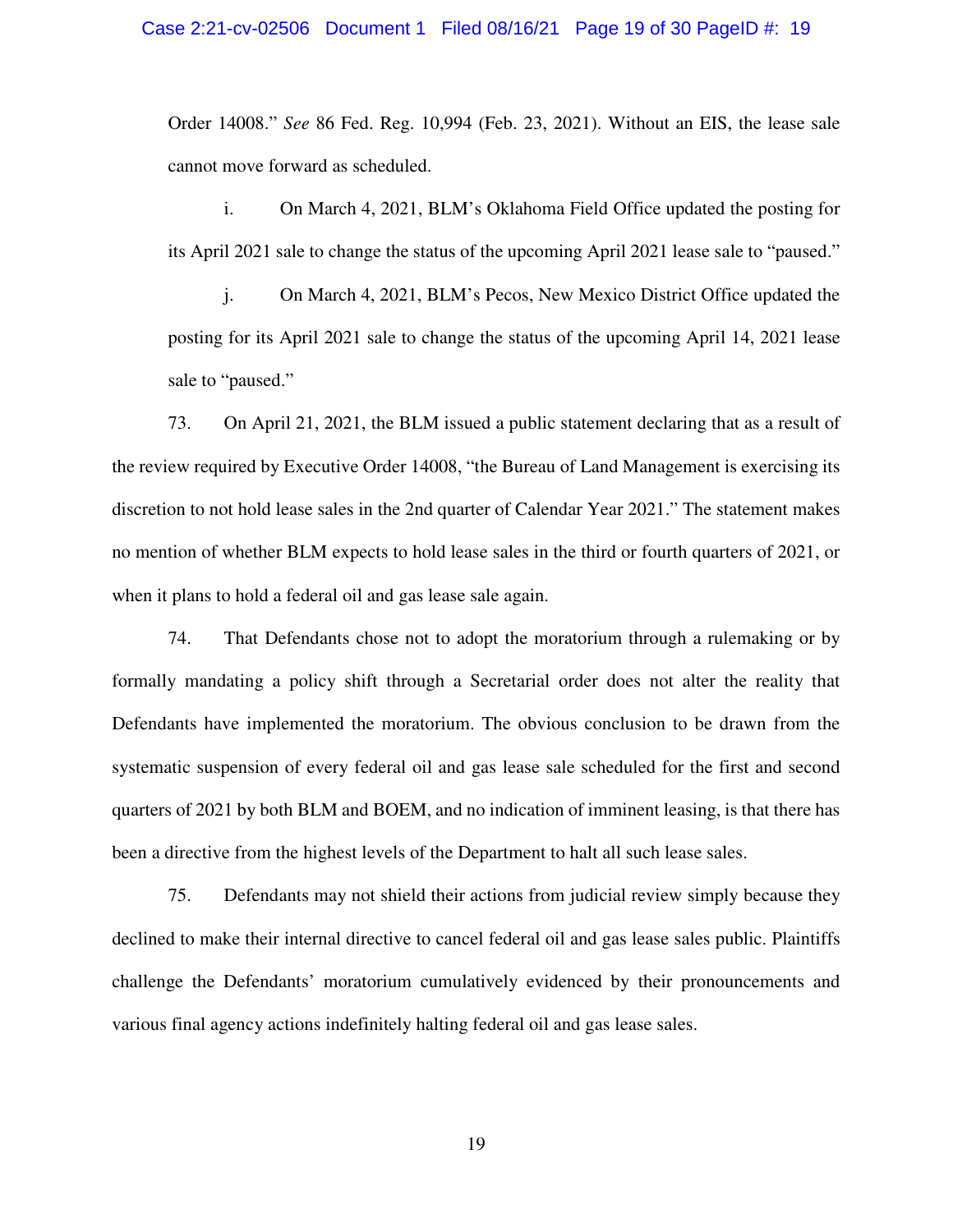### Case 2:21-cv-02506 Document 1 Filed 08/16/21 Page 20 of 30 PageID #: 20

76. Regardless of the label Defendants ascribe to them, Defendants' collective actions to halt federal oil and gas lease sales are subject to review in this Court.

77. Plaintiffs' members are significantly harmed by DOI's decision to indefinitely suspend further federal oil and gas lease sales. Among other things, many of Plaintiffs' members have invested millions of dollars in acquiring and exploring federal oil and gas leases in reliance that adjacent tracts needed to complete the development of an oil and gas prospect would be available for lease in scheduled or statutorily mandated lease sales. If operators cannot obtain access to these additional leases necessary to complete development, their substantial investment is substantially diminished or may be lost entirely. Especially on the deepwater OCS, prompt leasing is necessary to sufficiently plan for more than a decade of exploration and development activities within deadlines specified in the law and active leases.

### **FIRST CAUSE OF ACTION**

### **(Defendants' Departure from Previous Policy without Sufficient Explanation and in Excess of Statutory Authority Violates the APA, 5 U.S.C. § 706)**

78. Plaintiffs repeat and re-allege the allegations contained in paragraphs 1–77 as if fully set forth herein.

79. Under the APA, a "reviewing court shall . . . hold unlawful and set aside agency action . . . found to be . . . arbitrary, capricious, an abuse of discretion, or otherwise not in accordance with law."  $5$  U.S.C.  $\S$  706(2)(A).

80. When a federal agency shifts its policy or reverses prior decisions, it must provide a reasoned explanation for the change, or the action will be deemed arbitrary and capricious. This is particularly true when its prior policy has engendered serious reliance interests that must be taken into account.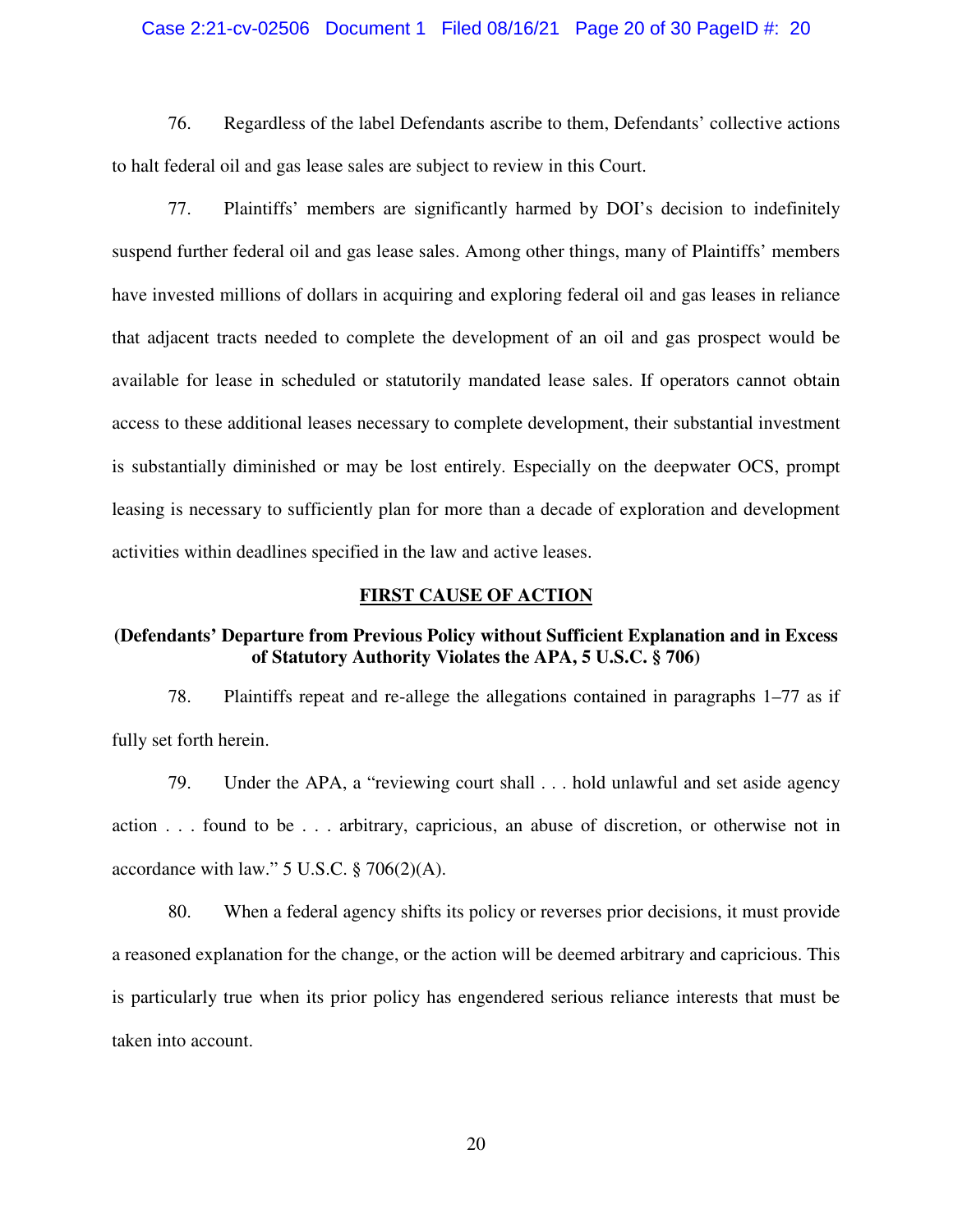### Case 2:21-cv-02506 Document 1 Filed 08/16/21 Page 21 of 30 PageID #: 21

81. Federal courts have also required agencies to provide a more detailed explanation where its new policy rests upon factual findings that contradict those which underlay its prior policy.

82. Prior to establishing the leasing moratorium, and indeed for decades, Defendants have engaged in quarterly oil and gas lease sales for available onshore federal lands, and scheduled lease sales pursuant to a promulgated Five-Year Leasing Program offshore in federal waters.

83. Plaintiffs' members have operated under these longstanding agency practices and rely upon the availability of new federal leases for oil and gas development to sustain their businesses.

84. Defendants have suddenly and comprehensively upended the status quo by indefinitely postponing or cancelling all federal oil and gas lease sales without providing any rationale. Indeed, Defendants are not even willing to publicly admit what they are doing, much less provide an explanation sufficient to justify the change.

85. Defendants' radical departure from prior policy in implementing the moratorium without a reasoned explanation was arbitrary, capricious, an abuse of discretion, otherwise not in accordance with law, and in excess of their authority.

### **SECOND CAUSE OF ACTION**

### **(Defendants' Actions Lack Record Support in Violation of the APA, 5 U.S.C. § 706)**

86. Plaintiffs repeat and re-allege the allegations contained in paragraphs 1–85 as if fully set forth herein.

87. When an agency has not stated any reasons to support a decision, its decision is inherently arbitrary and capricious.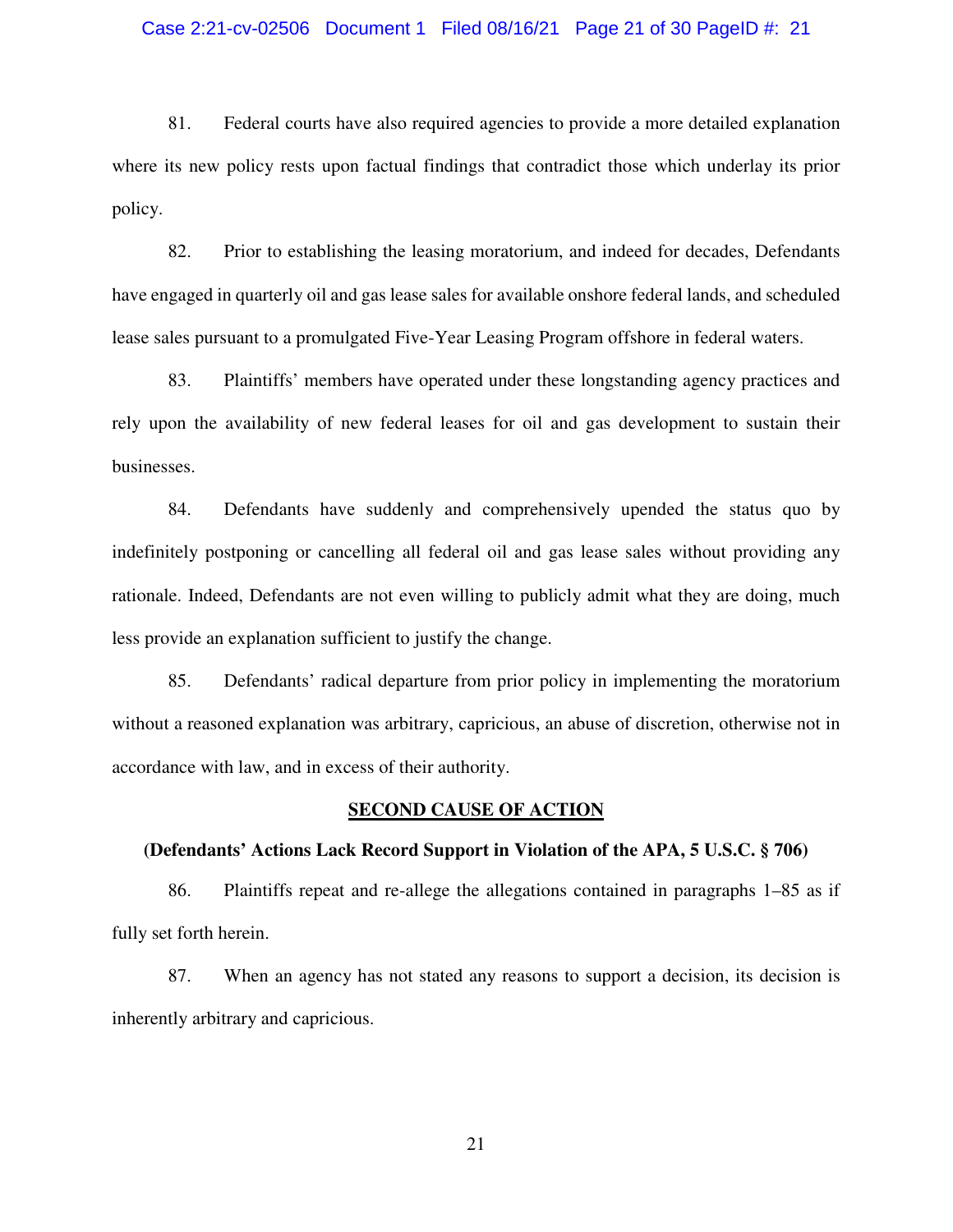### Case 2:21-cv-02506 Document 1 Filed 08/16/21 Page 22 of 30 PageID #: 22

88. The agency must be able to provide the essential facts upon which the administrative decision was based and explain what justifies the determination with actual evidence beyond conclusory statements.

89. In implementing their moratorium, Defendants have not even issued any statement recognizing their actions. Rather, Defendants have sought to deny the very fact of its existence. Defendants' actions lack record support and fail to consider all relevant factors.

90. The moratorium's adoption mere days after the new administration took office precludes any meaningful administrative record or environmental review to support the moratorium.

91. Defendants also ignore relevant evidence. For example, as part of the issuance of the current Five-Year Leasing Program during the Obama administration, BOEM developed and in 2017 issued a Programmatic EIS which concluded that greenhouse gas emissions relating to the lease sales in the proposed leasing program would be *lower* than a no-action alternative (i.e., no lease sales) because of the effect of substituting oil and gas production and imports from countries with less robust environmental regulation surrounding oil and gas production. *See, e.g.*, 2017-2022 OCS Oil and Gas Leasing Program Final Programmatic EIS at 4-8. Accordingly, the no-action alternative mirroring the moratorium poses worse effects for the global environment than continuing domestic lease sales as scheduled. Defendants cited no contrary evidence in imposing the moratorium preventing all lease sales under the approved Five-Year Leasing Program.

92. Defendants fail to reconcile the moratorium with the 2017 Programmatic Environmental Impact Statement's conclusions that greenhouse gas emissions would increase if lease sales were not held.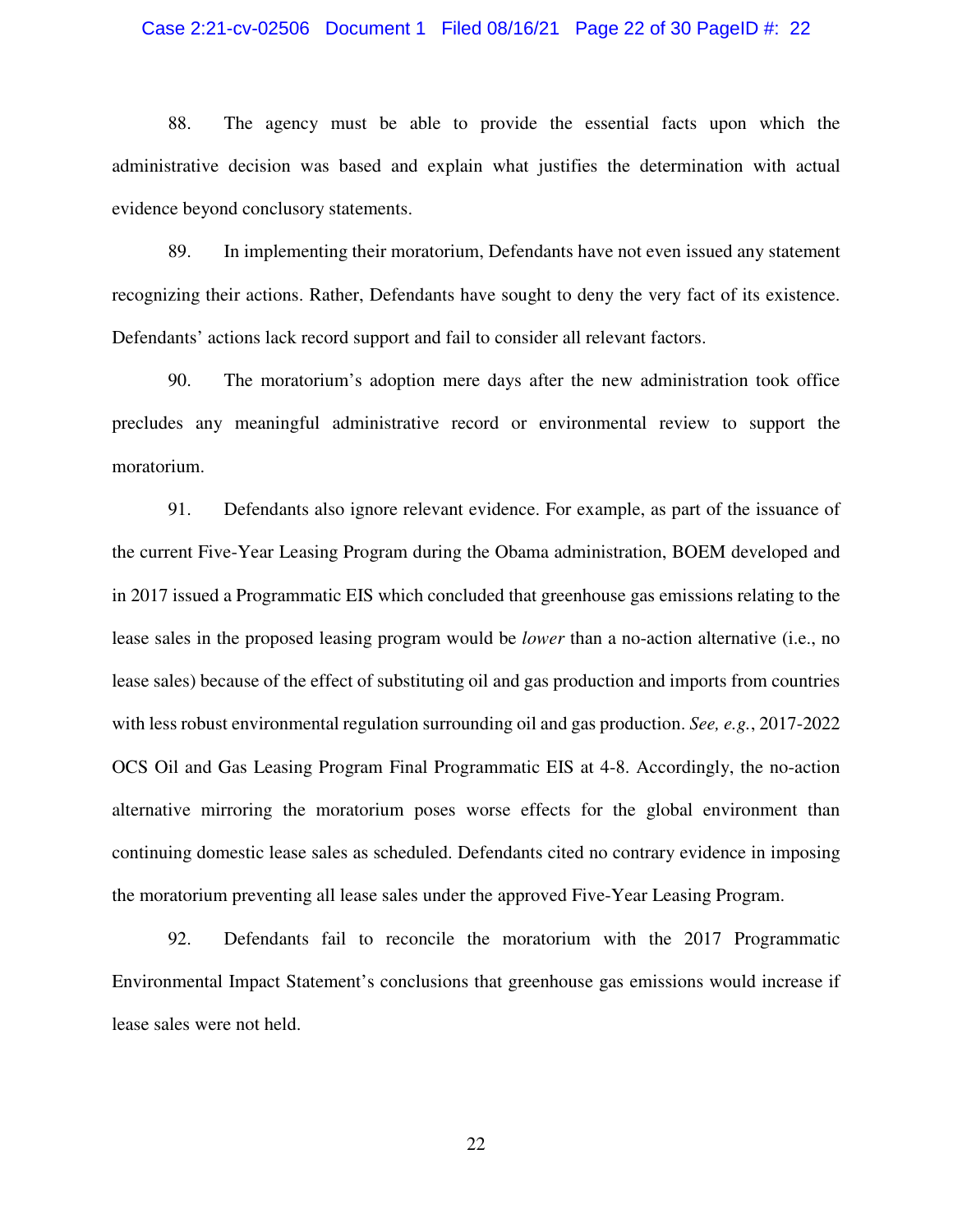93. Defendants' decision to impose a moratorium on federal oil and gas lease sales without any record and in conflict with its own prior factual determinations was arbitrary, capricious, an abuse of discretion, and otherwise not in accordance with law.

### **THIRD CAUSE OF ACTION**

### **(Halting All Onshore Federal Oil and Gas Lease Sales Violates the MLA, 30 U.S.C. § 226, and the APA, 5 U.S.C. § 706)**

94. Plaintiffs repeat and re-allege the allegations contained in paragraphs 1–93 as if fully set forth herein.

95. Also under the APA, a "reviewing court shall . . . hold unlawful and set aside agency action… found to be … in excess of statutory jurisdiction, authority, or limitations, or short of statutory right." 5 U.S.C. § 706(2)(C).

96. The APA additionally provides that a "reviewing court shall . . . compel agency action unlawfully withheld or unreasonably delayed." 5 U.S.C. § 706(1).

97. In 1987, Congress amended the MLA through FOOGLRA to require that "[l]ease sales *shall be held* for each State where eligible lands are available *at least quarterly* and more frequently if the Secretary of the Interior determines such sales are necessary." 30 U.S.C.  $§$  226(b)(1)(A) (emphasis added).

98. BLM has issued a regulation implementing this directive. *See* 43 C.F.R. § 3120.1- 2(a) ("Each proper BLM State office shall hold sales at least quarterly if lands are available for competitive leasing.").

99. Defendants have halted all onshore federal oil and gas lease sales for the first and second quarters of 2021. Defendants also have not announced the resumption of leasing.

100. Defendants have not declared all onshore federal lands ineligible or unavailable. Nor have Defendants undertaken the prerequisite steps for such drastic action.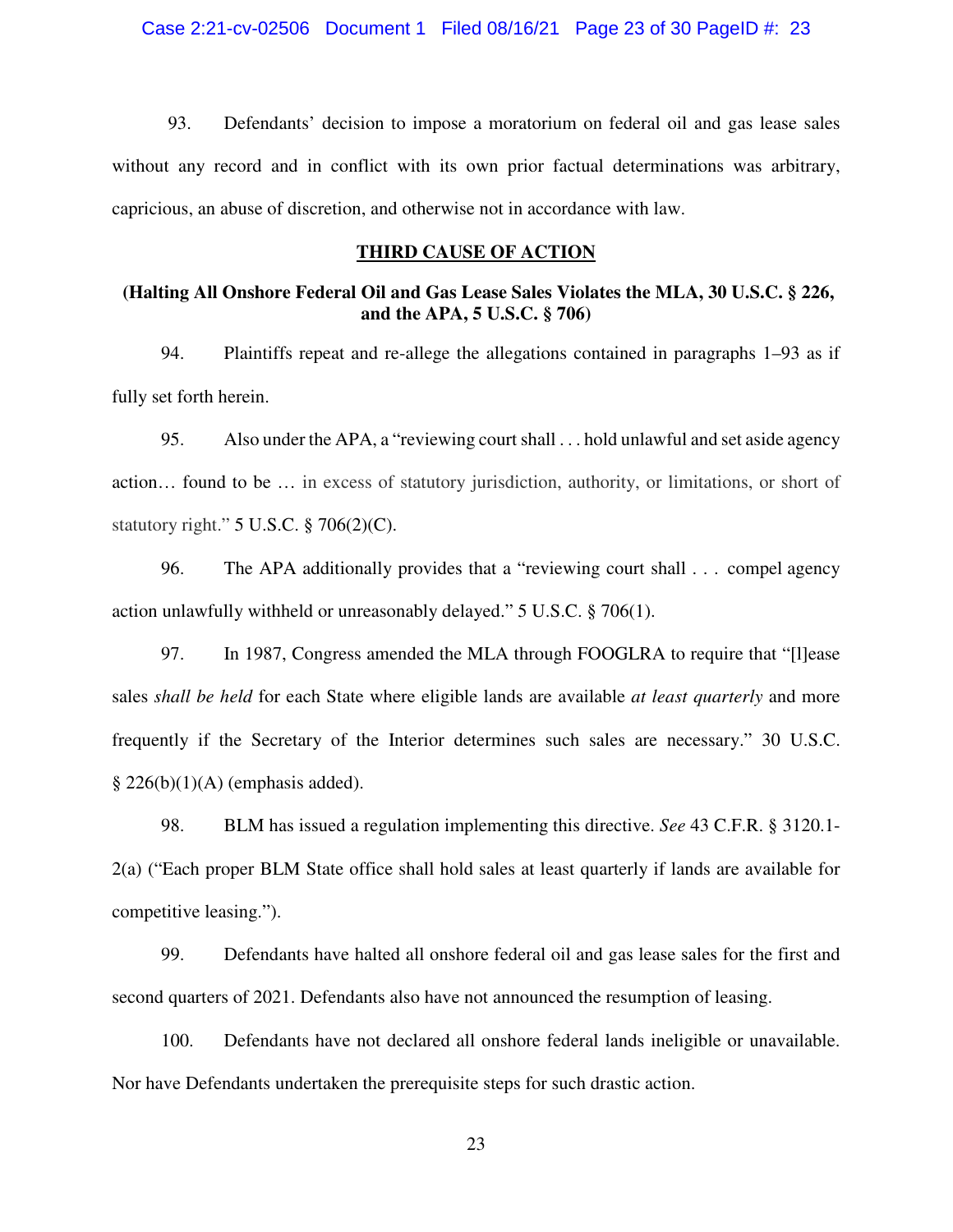### Case 2:21-cv-02506 Document 1 Filed 08/16/21 Page 24 of 30 PageID #: 24

101. Defendants do not have the authority under the MLA to cease conducting all lease sales.

102. Defendants' failure to hold quarterly lease sales on eligible available onshore lands violates the MLA's express statutory command and therefore is arbitrary and capricious, is in excess of Defendants' statutory authority, and unlawfully withholds or unreasonably delays required lease sales.

### **FOURTH CAUSE OF ACTION**

### **(Halting All Onshore Federal Oil and Gas Lease Sales Constitutes an Improper Closure or Withdrawal under FLPMA, 43 U.S.C. §§ 1712, 1714, 1732, and the APA, 5 U.S.C. § 706)**

103. Plaintiffs repeat and re-allege the allegations contained in paragraphs 1–102 as if fully set forth herein.

104. The APA also provides that a "reviewing court shall . . . hold unlawful and set aside agency action . . . found to be . . . without observance of procedure required by law." 5 U.S.C.  $$706(2)(D).$ 

105. FLPMA provides specific procedural steps with which Defendants must comply prior to closing or withdrawing public lands from future oil and gas leasing.

106. To close an area greater than 100,000 acres to oil and gas development in an RMP, the Defendants must notify both chambers of Congress. *See* 43 U.S.C. § 1712(e)(2).

107. FLPMA also provides a mechanism to withdraw areas from a particular use, including oil and gas development. To do so, the statute requires Defendants to publish a notice in the Federal Register. *See* 43 U.S.C. § 1714(b). For withdrawals aggregating five thousand acres or more, additional procedural requirements apply, including that the Secretary must notify both chambers of Congress and provide detailed information to Congress regarding the withdrawals. *See id.* § 1714(c).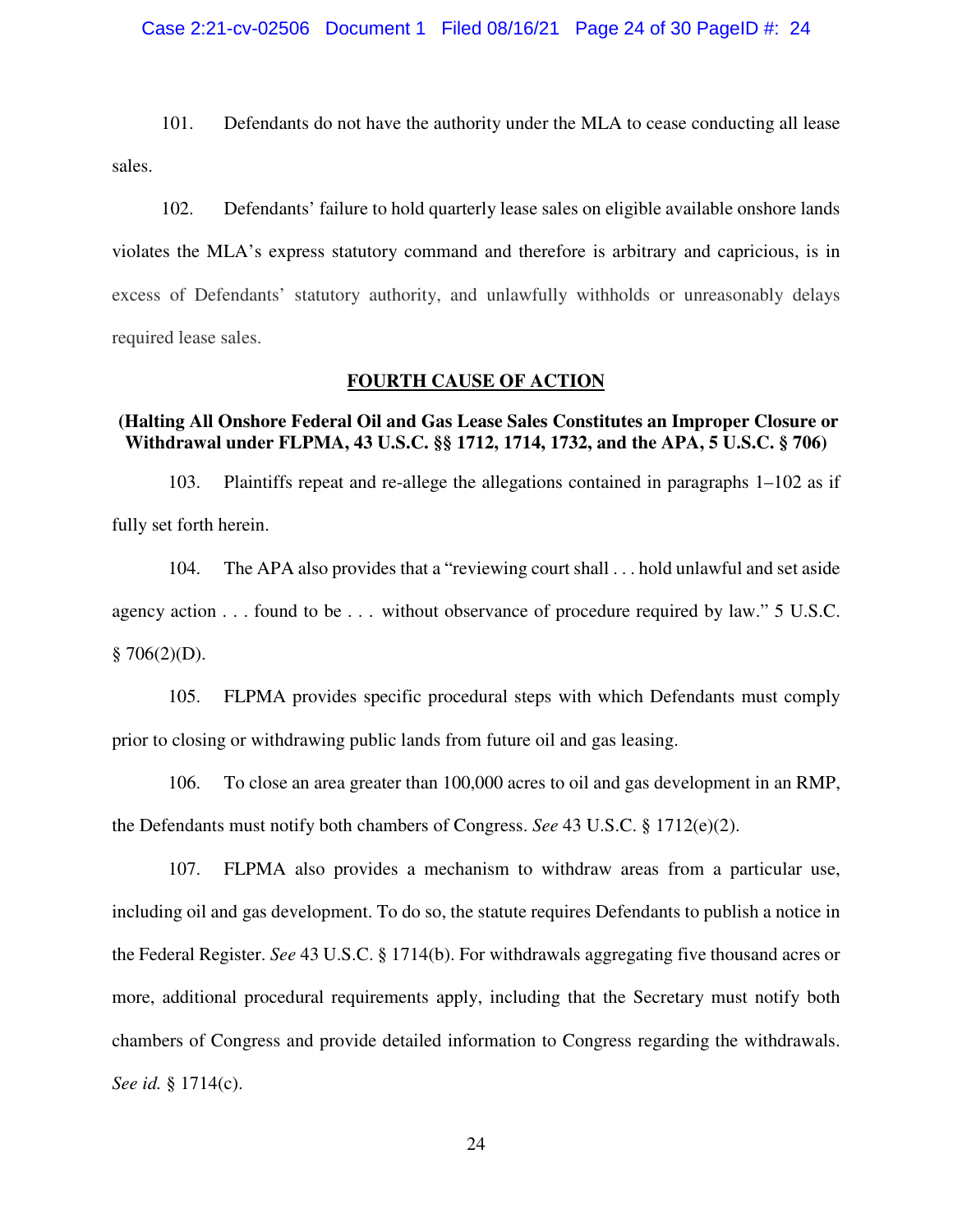### Case 2:21-cv-02506 Document 1 Filed 08/16/21 Page 25 of 30 PageID #: 25

108. If an area is not closed to oil and gas development in an RMP or otherwise withdrawn, the Secretary cannot exclude it from such use. *See id.* § 1732(a).

109. Defendants have not provided the relevant notice required to close or withdraw public lands from oil and gas leasing as required under FLPMA.

110. The moratorium on onshore federal oil and gas lease sales excludes such lands from use in oil and gas development, and therefore constitutes a closure or a withdrawal within the meaning of FLPMA without following the statutory requirements for effecting such a closure or withdrawal.

111. In effectuating the moratorium, Defendants have acted arbitrarily and capriciously, exceeded their statutory authority, and failed to observe necessary procedures under FLPMA.

#### **FIFTH CAUSE OF ACTION**

### **(Halting All OCS Federal Oil and Gas Lease Sales Violates OCSLA, 43 U.S.C. § 1331** *et seq.***, and the APA, 5 U.S.C. § 706)**

112. Plaintiffs repeat and re-allege the allegations contained in paragraphs 1–111 as if fully set forth herein.

113. The statutory purpose behind OCSLA is to ensure the Secretary makes the OCS "available for *expeditious and orderly development*, subject to environmental safeguards, in a manner which is consistent with the maintenance of competition and other national needs." 43 U.S.C. § 1332(3) (emphasis added).

114. Defendants have rescinded the record of decision for Gulf of Mexico Oil and Gas Lease Sale 257. Defendants also have cancelled the comment period on the draft EIS for Cook Inlet OCS Oil and Gas Lease Sale 258. Defendants have provided no indication if or when the record of decision or draft EIS will be revised and reissued. Both lease sales were scheduled to take place in 2021, but neither can take place as a result of Defendants' moratorium.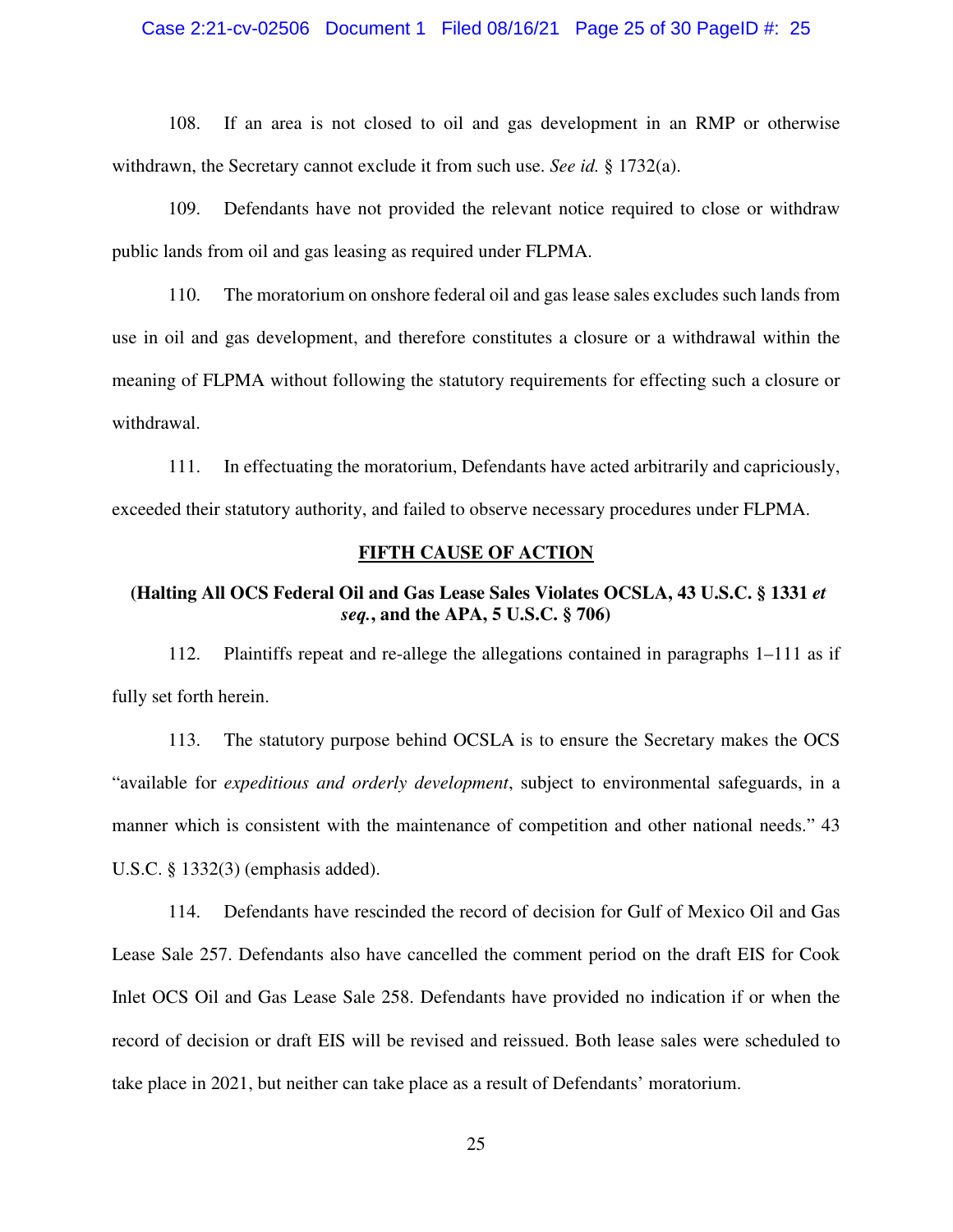### Case 2:21-cv-02506 Document 1 Filed 08/16/21 Page 26 of 30 PageID #: 26

115. Defendants' moratorium on all oil and gas leasing on the OCS countermands OCSLA's purpose and requirements to plan for and hold lease sales.

116. OSCLA does not provide the Secretary statutory authority to indeterminately cease all oil and gas leasing on the OCS.

117. Defendants' failure to hold OCS lease sales therefore is arbitrary and capricious, is in excess of Defendants' statutory authority, and unlawfully withholds or unreasonably delays required lease sales.

### **SIXTH CAUSE OF ACTION**

### **(Preclusion of Timely Issuance of a Five-Year Leasing Program Violates OCSLA, 43 U.S.C. § 1331** *et seq.***, and the APA, 5 U.S.C. § 706)**

118. Plaintiffs repeat and re-allege the allegations contained in paragraphs 1–117 as if fully set forth herein.

119. The current Five-Year Leasing Program is scheduled to expire on July 1, 2022.

120. Defendants cannot complete all requisite steps to timely propose and adopt a new Five-Year Leasing Program before the current program expires.

121. The moratorium indefinitely precluding any OCS lease sales further ensures Defendants will not timely adopt a new Five-Year Leasing Program.

122. Absent an approved Five-Year Leasing Program, Defendants cannot hold lease sales. *See* 43 U.S.C. § 1344(d)(3).

123. Defendants have therefore both indefinitely postponed scheduled OCS lease sales, and through inaction ensured no lease sales can take place after July 1, 2022.

124. OSCLA does not provide the Secretary the statutory authority to indeterminately cease oil and gas leasing on the OCS.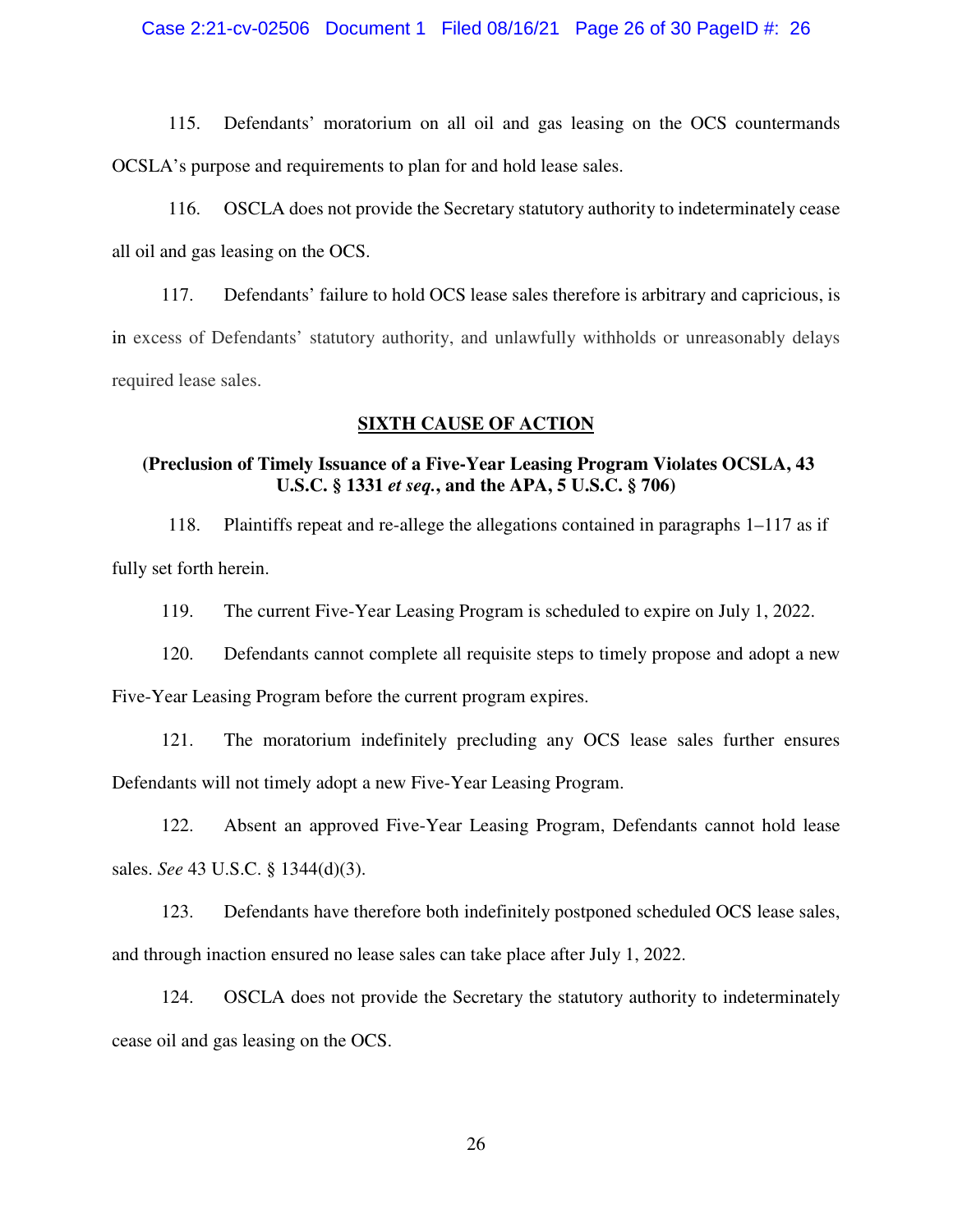125. Defendants' failure to timely issue a new Five-Year Leasing Program therefore is arbitrary and capricious, is in excess of Defendants' statutory authority, and unlawfully withholds or unreasonably delays that required action.

### **SEVENTH CAUSE OF ACTION**

### **(The Moratorium Violates NEPA, 42 U.S.C. § 4332, and the APA, 5 U.S.C. § 706)**

126. Plaintiffs repeat and re-allege the allegations contained in paragraphs 1–125 as if fully set forth herein.

127. NEPA requires federal agencies to prepare an EIS before undertaking "major federal actions significantly affecting the quality of the human environment[.]" 42 U.S.C.  $§$  4332(C).

128. Implementation of a nationwide federal oil and gas leasing moratorium is a major federal action "significantly affecting the quality of the human environment," and NEPA therefore requires the preparation of an EIS. *See* 42 U.S.C. § 4332(C); *see also* 40 C.F.R. § 1508.1(q)(3).

129. Defendants undertook no NEPA review, in an EIS or other NEPA document, prior to adopting the leasing moratorium.

130. To the extent Defendants claim that the moratorium is to facilitate an environmental review, that assertion does not negate or fulfill NEPA's requirement to assess the impact of indefinitely suspending lease sales *before* engaging in such actions.

131. Defendants' decision to suspend all federal oil and gas leasing without conducting an environmental review violates NEPA and denies the public its right to participate in informed agency decision-making.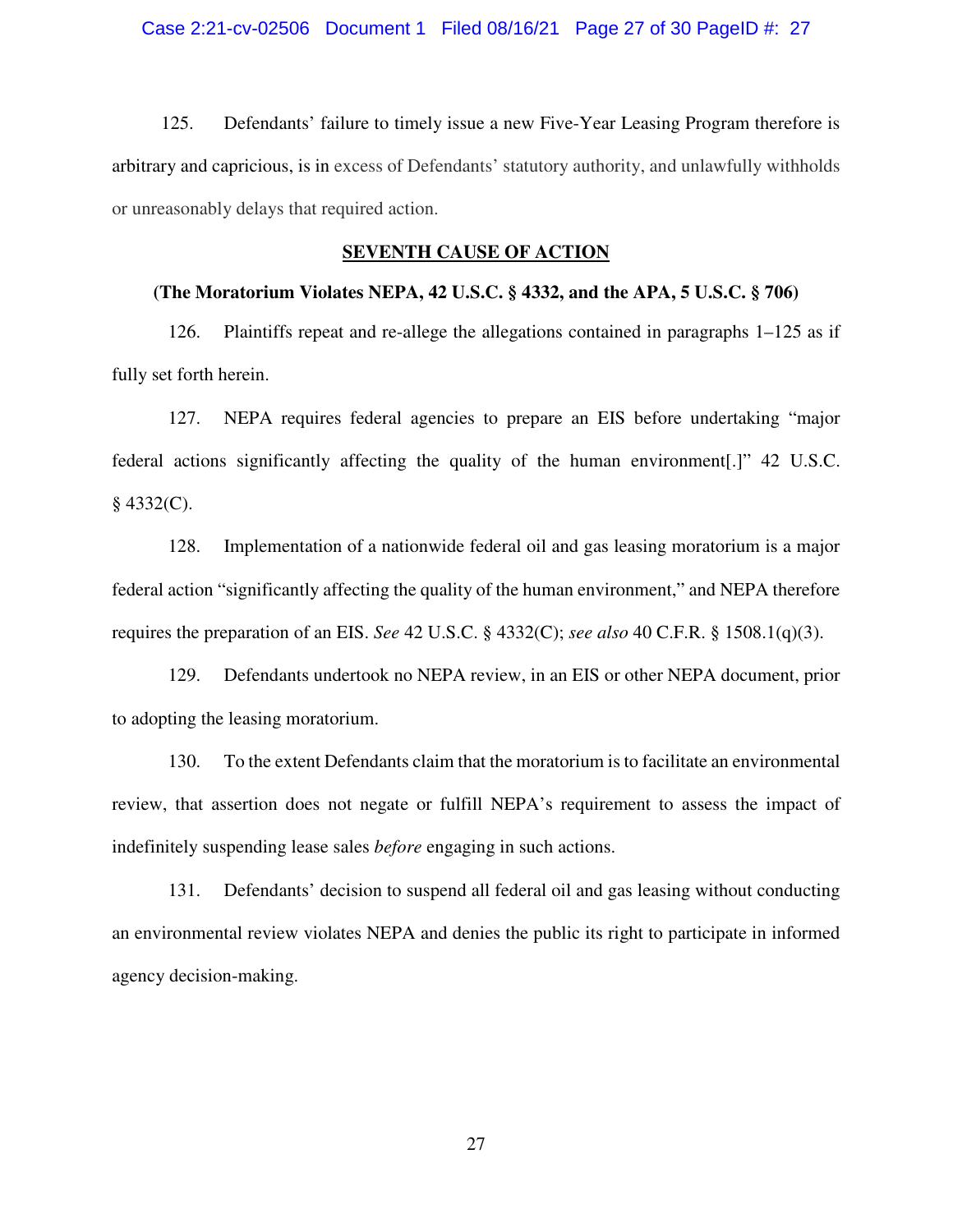### **EIGHTH CAUSE OF ACTION**

### **(The Moratorium Violates the Procedural Requirements for Substantive Rulemaking under the APA, 5 U.S.C. §§ 553, 706)**

132. Plaintiffs repeat and re-allege the allegations contained in paragraphs 1–131 as if fully set forth herein.

133. Implementation of a nationwide federal oil and gas leasing moratorium is a rule because it is an agency statement of general or particular applicability and future effect designed to implement, interpret, or prescribe law or policy or describing the organization, procedure, or practice requirements of an agency. *See* 5 U.S.C. § 551(4).

134. Implementation of a nationwide federal oil and gas leasing moratorium is a substantive, or legislative, rule because it mandates requirements that were not in place before, supplements existing law, and does not simply reiterate existing duties.

135. Implementation of a nationwide federal oil and gas leasing moratorium is a substantive rule because it also contravenes or amends existing regulations for leasing oil and gas onshore and on the OCS. *See* 43 C.F.R. § 3120.1-2(a); 30 C.F.R. part 556, subpart B.

136. Defendants failed to provide a notice of rulemaking in the Federal Register, and allow comment by interested parties, as required for a substantive rule. *See* 5 U.S.C. § 553(b)-(c).

137. The moratorium does not meet any exception to notice and comment rulemaking.

138. These failures violate the APA and deny the public its right to participate in informed agency decision-making.

### **PRAYER FOR RELIEF**

WHEREFORE, Plaintiffs respectfully request that this Court:

a. Declare that Defendants' actions are arbitrary, capricious, an abuse of discretion, or otherwise not in accordance with law;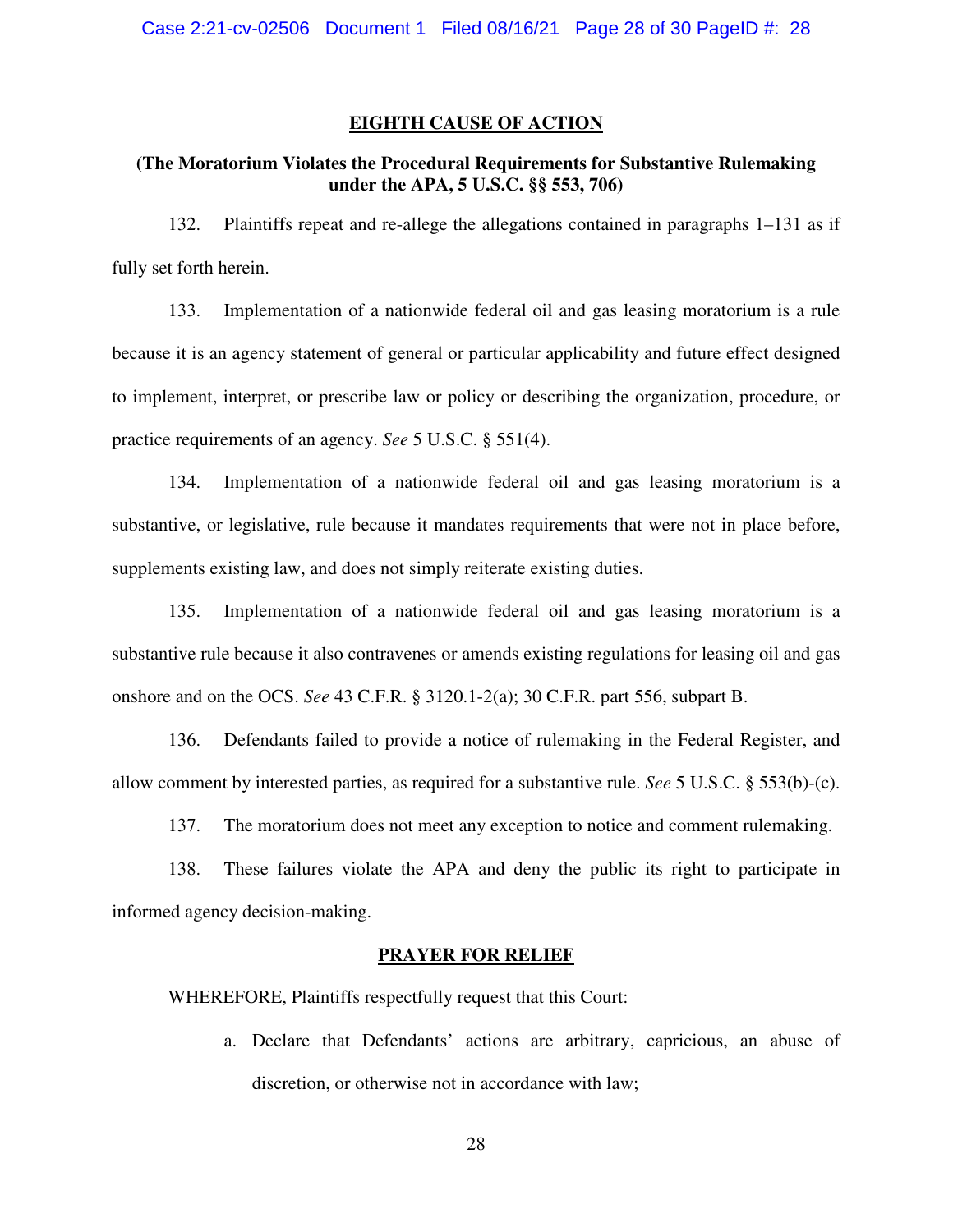- b. Declare that Defendants' actions are beyond their statutory authority under the MLA, MLAAL, and OCSLA;
- c. Declare that Defendants failed to observe required procedure under FLPMA;
- d. Declare that Defendants failed to comply with NEPA;
- e. Compel Defendants to proceed with lease sales under the MLA, MLAAL, and OCSLA, to the same extent as prior to Executive Order 14008;
- f. Compel Defendants to promptly adopt a new Five-Year Leasing Program for OCS leasing;
- g. Award Plaintiffs their costs and attorneys' fees; and
- h. Grant such other legal or equitable relief as the Court may deem just and proper.

Dated: August 16, 2021

Respectfully submitted,

 */s/ Kenneth H. Laborde*  KENNETH H. LABORDE (NO. 8067) VICTORIA E. EMMERLING (NO. 33117) GIEGER, LABORDE & LAPEROUSE 701 Poydras Street, Suite 4800 New Orleans, Louisiana 70139 Telephone: (504) 561-0400 Facsimile: (504) 561-1011 Email: klaborde@glllaw.com temmerling@glllaw.com

-AND-

PETER J. SCHAUMBERG JAMES M. AUSLANDER BEVERIDGE & DIAMOND PC 1900 N St. NW Suite 100 Washington, DC 20036 Phone: (202)789-6000 Fax: (202)789-6000 Email: pschaumberg@bdlaw.com jauslander@bdlaw.com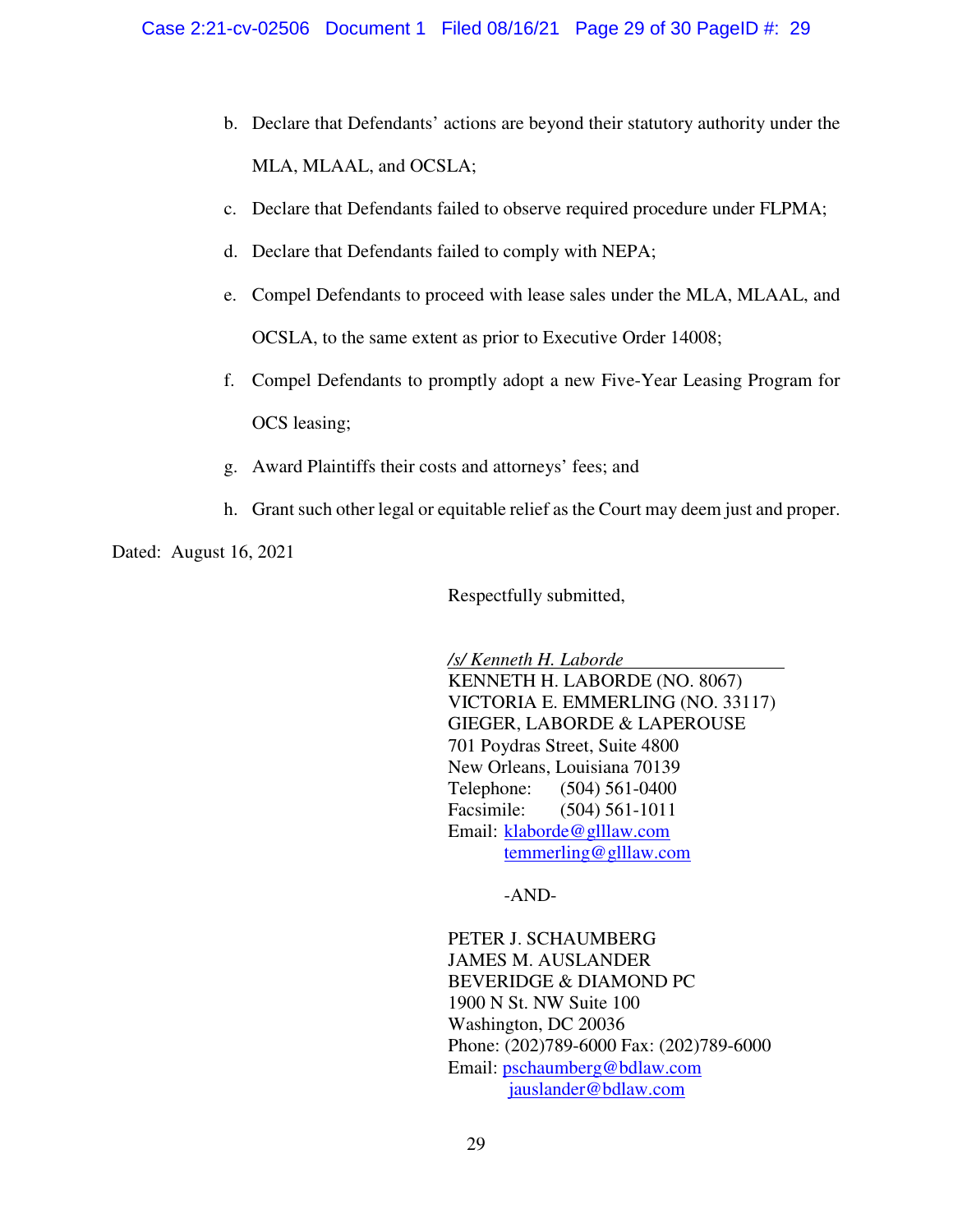*Attorneys for Plaintiffs American Petroleum Institute, American Exploration & Production Council, Independent Petroleum Association of America, International Association of Drilling Contractors, International Association of Geophysical Contractors, National Ocean Industries Association, Montana Petroleum Association, North Dakota Petroleum Council, Petroleum Alliance of Oklahoma, Southeast Oil and Gas Association, Utah Petroleum Association, and Western States Petroleum Association*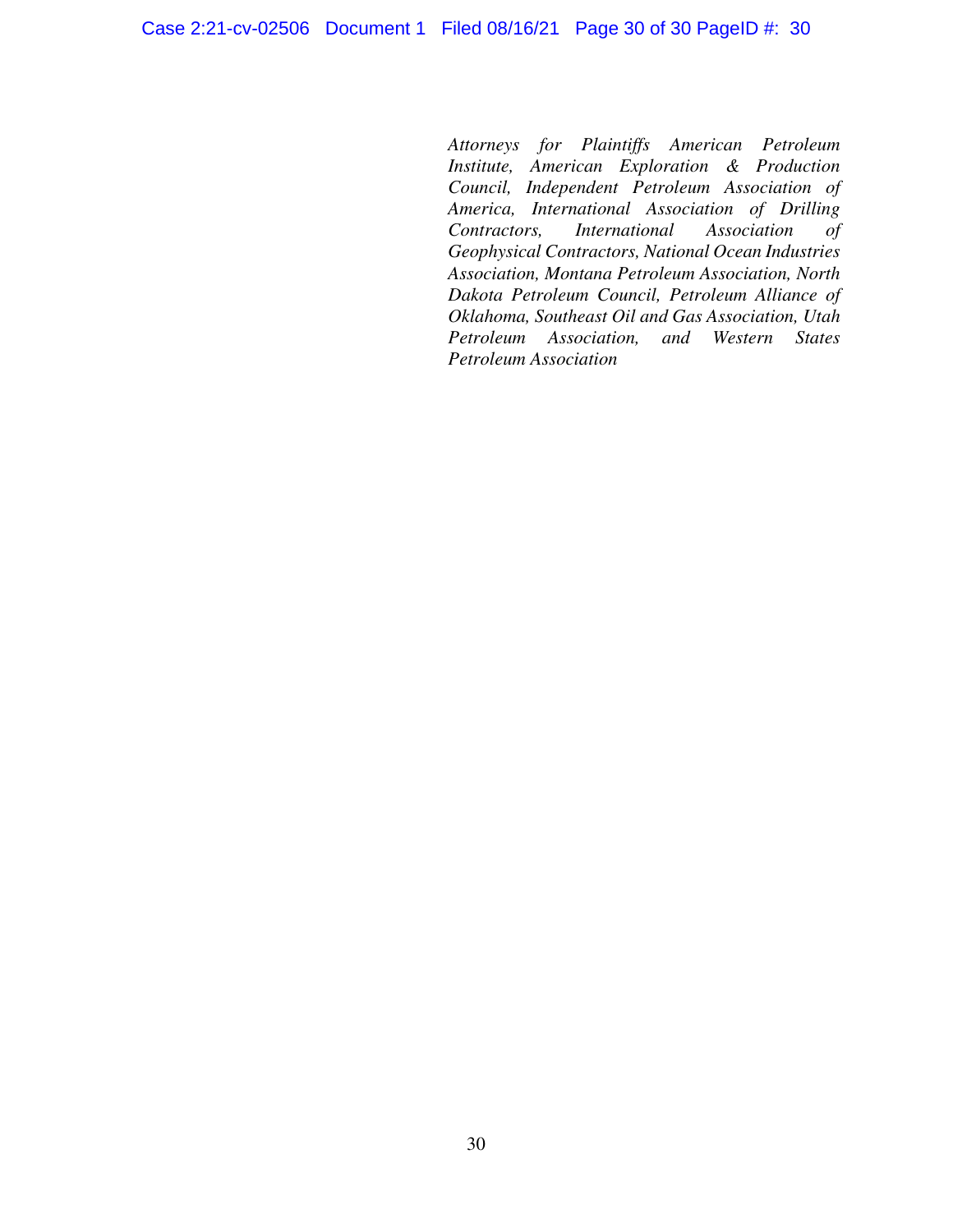# JS 44 (Rev. 10/20) **Case 2:21-cv-02506 Document <del>C</del>ovue Relieft Super Page 1 of 2 PageID #: 31**

| The JS 44 civil cover sheet and the information contained herein neither replace nor supplement the filing and service of pleadings or other papers as required by law, except as<br>provided by local rules of court. This form, approved by the Judicial Conference of the United States in September 1974, is required for the use of the Clerk of Court for the<br>purpose of initiating the civil docket sheet. (SEE INSTRUCTIONS ON NEXT PAGE OF THIS FORM.) |                                                                                                                                                                                                                      |                                                                                                                                    |                                                                                                                                                                                                  |                                                                                                                           |                                                                             |  |  |
|--------------------------------------------------------------------------------------------------------------------------------------------------------------------------------------------------------------------------------------------------------------------------------------------------------------------------------------------------------------------------------------------------------------------------------------------------------------------|----------------------------------------------------------------------------------------------------------------------------------------------------------------------------------------------------------------------|------------------------------------------------------------------------------------------------------------------------------------|--------------------------------------------------------------------------------------------------------------------------------------------------------------------------------------------------|---------------------------------------------------------------------------------------------------------------------------|-----------------------------------------------------------------------------|--|--|
| I. (a) PLAINTIFFS                                                                                                                                                                                                                                                                                                                                                                                                                                                  |                                                                                                                                                                                                                      |                                                                                                                                    | <b>DEFENDANTS</b>                                                                                                                                                                                |                                                                                                                           |                                                                             |  |  |
| American Petroleum Institute, et al (see attached sheet<br>for additional parties)                                                                                                                                                                                                                                                                                                                                                                                 |                                                                                                                                                                                                                      |                                                                                                                                    | United States Department of the Interior, et al (See attached<br>sheet for additional parties)                                                                                                   |                                                                                                                           |                                                                             |  |  |
| County of Residence of First Listed Plaintiff<br>(b)                                                                                                                                                                                                                                                                                                                                                                                                               |                                                                                                                                                                                                                      |                                                                                                                                    | County of Residence of First Listed Defendant                                                                                                                                                    |                                                                                                                           |                                                                             |  |  |
| (EXCEPT IN U.S. PLAINTIFF CASES)                                                                                                                                                                                                                                                                                                                                                                                                                                   |                                                                                                                                                                                                                      |                                                                                                                                    | (IN U.S. PLAINTIFF CASES ONLY)<br>IN LAND CONDEMNATION CASES, USE THE LOCATION OF<br>NOTE:<br>THE TRACT OF LAND INVOLVED.                                                                        |                                                                                                                           |                                                                             |  |  |
| (c)                                                                                                                                                                                                                                                                                                                                                                                                                                                                | Attorneys (Firm Name, Address, and Telephone Number)<br>Kenneth H. Laborde (8067); Victoria E. Emmerling<br>(33117), Gieger, Laborde & Laperouse, 701 Poydras St.,<br>Suite 4800. New Orleans. LA 70139 504-560-0400 |                                                                                                                                    | Attorneys (If Known)<br>Ы                                                                                                                                                                        |                                                                                                                           |                                                                             |  |  |
|                                                                                                                                                                                                                                                                                                                                                                                                                                                                    | <b>III. CITIZENSHIP OF PRINCIPAL PARTIES</b> (Place an "X" in One Box for Plaintiff<br><b>II. BASIS OF JURISDICTION</b> (Place an "X" in One Box Only)<br>(For Diversity Cases Only)<br>and One Box for Defendant)   |                                                                                                                                    |                                                                                                                                                                                                  |                                                                                                                           |                                                                             |  |  |
| $\vert$ 1 U.S. Government<br>Plaintiff                                                                                                                                                                                                                                                                                                                                                                                                                             | 3 Federal Question<br>(U.S. Government Not a Party)                                                                                                                                                                  |                                                                                                                                    | <b>PTF</b><br>Citizen of This State<br>$-11$                                                                                                                                                     | <b>DEF</b><br><b>PTF</b><br><b>DEF</b><br>Incorporated or Principal Place<br>-1<br>   4<br>4<br>of Business In This State |                                                                             |  |  |
| $\mathbf{x}$ 2<br>U.S. Government<br>Defendant                                                                                                                                                                                                                                                                                                                                                                                                                     | Diversity                                                                                                                                                                                                            | (Indicate Citizenship of Parties in Item III)                                                                                      | Citizen of Another State<br>$\frac{12}{2}$                                                                                                                                                       | Incorporated and Principal Place<br>5<br>$ $ 15<br>of Business In Another State                                           |                                                                             |  |  |
|                                                                                                                                                                                                                                                                                                                                                                                                                                                                    |                                                                                                                                                                                                                      |                                                                                                                                    | Citizen or Subject of a<br>$\vert$ 3<br>Foreign Country                                                                                                                                          | 3<br>Foreign Nation                                                                                                       | 6<br>$ $ 16                                                                 |  |  |
| <b>IV. NATURE OF SUIT</b> (Place an "X" in One Box Only)<br><b>CONTRACT</b>                                                                                                                                                                                                                                                                                                                                                                                        |                                                                                                                                                                                                                      | <b>TORTS</b>                                                                                                                       | <b>FORFEITURE/PENALTY</b>                                                                                                                                                                        | Click here for: Nature of Suit Code Descriptions.<br><b>BANKRUPTCY</b>                                                    | <b>OTHER STATUTES</b>                                                       |  |  |
| 110 Insurance                                                                                                                                                                                                                                                                                                                                                                                                                                                      | PERSONAL INJURY                                                                                                                                                                                                      | PERSONAL INJURY                                                                                                                    | 625 Drug Related Seizure                                                                                                                                                                         | 422 Appeal 28 USC 158                                                                                                     | 375 False Claims Act                                                        |  |  |
| 120 Marine<br>130 Miller Act<br>140 Negotiable Instrument                                                                                                                                                                                                                                                                                                                                                                                                          | 310 Airplane<br>315 Airplane Product<br>Liability                                                                                                                                                                    | 365 Personal Injury -<br>Product Liability<br>367 Health Care/                                                                     | of Property 21 USC 881<br>690 Other                                                                                                                                                              | 423 Withdrawal<br>28 USC 157                                                                                              | 376 Qui Tam (31 USC<br>3729(a)<br>400 State Reapportionment                 |  |  |
| 150 Recovery of Overpayment                                                                                                                                                                                                                                                                                                                                                                                                                                        | 320 Assault, Libel &                                                                                                                                                                                                 | Pharmaceutical                                                                                                                     |                                                                                                                                                                                                  | <b>PROPERTY RIGHTS</b>                                                                                                    | 410 Antitrust                                                               |  |  |
| & Enforcement of Judgment<br>151 Medicare Act                                                                                                                                                                                                                                                                                                                                                                                                                      | Slander<br>330 Federal Employers'                                                                                                                                                                                    | Personal Injury<br>Product Liability                                                                                               |                                                                                                                                                                                                  | 820 Copyrights<br>830 Patent                                                                                              | 430 Banks and Banking<br>450 Commerce                                       |  |  |
| 152 Recovery of Defaulted<br><b>Student Loans</b>                                                                                                                                                                                                                                                                                                                                                                                                                  | Liability<br>340 Marine                                                                                                                                                                                              | 368 Asbestos Personal<br><b>Injury Product</b>                                                                                     |                                                                                                                                                                                                  | 835 Patent - Abbreviated<br>460 Deportation<br>New Drug Application<br>470 Racketeer Influenced and                       |                                                                             |  |  |
| (Excludes Veterans)                                                                                                                                                                                                                                                                                                                                                                                                                                                | 345 Marine Product                                                                                                                                                                                                   | Liability                                                                                                                          |                                                                                                                                                                                                  | 840 Trademark<br>Corrupt Organizations                                                                                    |                                                                             |  |  |
| 153 Recovery of Overpayment<br>of Veteran's Benefits                                                                                                                                                                                                                                                                                                                                                                                                               | Liability<br>350 Motor Vehicle                                                                                                                                                                                       | PERSONAL PROPERTY<br>370 Other Fraud                                                                                               | <b>LABOR</b><br>710 Fair Labor Standards                                                                                                                                                         | 880 Defend Trade Secrets<br>Act of 2016                                                                                   | 480 Consumer Credit<br>$(15$ USC 1681 or 1692)                              |  |  |
| 160 Stockholders' Suits<br>190 Other Contract                                                                                                                                                                                                                                                                                                                                                                                                                      | 355 Motor Vehicle<br>Product Liability                                                                                                                                                                               | 371 Truth in Lending<br>380 Other Personal                                                                                         | Act<br>720 Labor/Management                                                                                                                                                                      | <b>SOCIAL SECURITY</b>                                                                                                    | 485 Telephone Consumer<br>Protection Act                                    |  |  |
| 195 Contract Product Liability                                                                                                                                                                                                                                                                                                                                                                                                                                     | 360 Other Personal                                                                                                                                                                                                   | <b>Property Damage</b>                                                                                                             | Relations                                                                                                                                                                                        | 861 HIA (1395ff)                                                                                                          | 490 Cable/Sat TV                                                            |  |  |
| 196 Franchise                                                                                                                                                                                                                                                                                                                                                                                                                                                      | Injury<br>362 Personal Injury -                                                                                                                                                                                      | 385 Property Damage<br>Product Liability                                                                                           | 740 Railway Labor Act<br>751 Family and Medical                                                                                                                                                  | 862 Black Lung (923)<br>863 DIWC/DIWW (405(g))                                                                            | 850 Securities/Commodities/<br>Exchange                                     |  |  |
| <b>REAL PROPERTY</b>                                                                                                                                                                                                                                                                                                                                                                                                                                               | Medical Malpractice<br><b>CIVIL RIGHTS</b>                                                                                                                                                                           | <b>PRISONER PETITIONS</b>                                                                                                          | Leave Act<br>790 Other Labor Litigation                                                                                                                                                          | 864 SSID Title XVI<br>865 RSI (405(g))                                                                                    | 890 Other Statutory Actions<br>$\pmb{\times}$<br>891 Agricultural Acts      |  |  |
| 210 Land Condemnation                                                                                                                                                                                                                                                                                                                                                                                                                                              | 440 Other Civil Rights                                                                                                                                                                                               | <b>Habeas Corpus:</b>                                                                                                              | 791 Employee Retirement                                                                                                                                                                          |                                                                                                                           | 893 Environmental Matters                                                   |  |  |
| 220 Foreclosure<br>230 Rent Lease & Ejectment                                                                                                                                                                                                                                                                                                                                                                                                                      | 441 Voting<br>442 Employment                                                                                                                                                                                         | 463 Alien Detainee<br>510 Motions to Vacate                                                                                        | Income Security Act                                                                                                                                                                              | <b>FEDERAL TAX SUITS</b><br>870 Taxes (U.S. Plaintiff                                                                     | 895 Freedom of Information<br>Act                                           |  |  |
| 240 Torts to Land                                                                                                                                                                                                                                                                                                                                                                                                                                                  | 443 Housing/                                                                                                                                                                                                         | Sentence                                                                                                                           |                                                                                                                                                                                                  | or Defendant)                                                                                                             | 896 Arbitration                                                             |  |  |
| 245 Tort Product Liability<br>290 All Other Real Property                                                                                                                                                                                                                                                                                                                                                                                                          | Accommodations<br>445 Amer. w/Disabilities -                                                                                                                                                                         | 530 General<br>535 Death Penalty                                                                                                   | <b>IMMIGRATION</b>                                                                                                                                                                               | 871 IRS-Third Party<br>899 Administrative Procedure<br>26 USC 7609<br>Act/Review or Appeal of                             |                                                                             |  |  |
|                                                                                                                                                                                                                                                                                                                                                                                                                                                                    | Employment<br>446 Amer. w/Disabilities -<br>Other<br>448 Education                                                                                                                                                   | Other:<br>540 Mandamus & Other<br>550 Civil Rights<br>555 Prison Condition<br>560 Civil Detainee -<br>Conditions of<br>Confinement | 462 Naturalization Application<br>465 Other Immigration<br>Actions                                                                                                                               |                                                                                                                           | <b>Agency Decision</b><br>950 Constitutionality of<br><b>State Statutes</b> |  |  |
| V. ORIGIN (Place an "X" in One Box Only)                                                                                                                                                                                                                                                                                                                                                                                                                           |                                                                                                                                                                                                                      |                                                                                                                                    |                                                                                                                                                                                                  |                                                                                                                           |                                                                             |  |  |
| Original<br>$\sqrt{x}$ <sup>1</sup><br>Proceeding                                                                                                                                                                                                                                                                                                                                                                                                                  | $\Box$ 2 Removed from<br>3<br><b>State Court</b>                                                                                                                                                                     | Remanded from<br>Appellate Court                                                                                                   | 4 Reinstated or<br>5 Transferred from<br>Reopened<br>(specify)                                                                                                                                   | 6 Multidistrict<br><b>Another District</b><br>Litigation -<br>Transfer                                                    | 8 Multidistrict<br>Litigation -<br>Direct File                              |  |  |
|                                                                                                                                                                                                                                                                                                                                                                                                                                                                    |                                                                                                                                                                                                                      |                                                                                                                                    | Cite the U.S. Civil Statute under which you are filing (Do not cite jurisdictional statutes unless diversity):<br>5 USC §706, 30 USC §181, 30 USC §351, 43 USC §1331, 43 USC §1701, 42 USC §4321 |                                                                                                                           |                                                                             |  |  |
| VI. CAUSE OF ACTION                                                                                                                                                                                                                                                                                                                                                                                                                                                | Brief description of cause:                                                                                                                                                                                          |                                                                                                                                    | Declare federal oil and gas leasing moratorium in violation of above listed statutes.                                                                                                            |                                                                                                                           |                                                                             |  |  |
| VII. REQUESTED IN<br><b>COMPLAINT:</b>                                                                                                                                                                                                                                                                                                                                                                                                                             | UNDER RULE 23, F.R.Cv.P.                                                                                                                                                                                             | CHECK IF THIS IS A CLASS ACTION                                                                                                    | CHECK YES only if demanded in complaint:<br><b>DEMAND \$</b><br>$\Box$ Yes<br>$\sqrt{\mathbf{x}}$ No<br><b>JURY DEMAND:</b>                                                                      |                                                                                                                           |                                                                             |  |  |
| VIII. RELATED CASE(S)<br><b>IF ANY</b>                                                                                                                                                                                                                                                                                                                                                                                                                             | (See instructions):                                                                                                                                                                                                  | <b>JUDGE</b><br>Terry A. Doughty                                                                                                   |                                                                                                                                                                                                  | DOCKET NUMBER 2:21-CV-00778                                                                                               |                                                                             |  |  |
| <b>DATE</b><br>8/16/2021                                                                                                                                                                                                                                                                                                                                                                                                                                           | SIGNATURE OF ATTORNEY OF RECORD                                                                                                                                                                                      |                                                                                                                                    |                                                                                                                                                                                                  |                                                                                                                           |                                                                             |  |  |
| <b>FOR OFFICE USE ONLY</b>                                                                                                                                                                                                                                                                                                                                                                                                                                         |                                                                                                                                                                                                                      |                                                                                                                                    |                                                                                                                                                                                                  |                                                                                                                           |                                                                             |  |  |
| <b>RECEIPT#</b>                                                                                                                                                                                                                                                                                                                                                                                                                                                    | <b>AMOUNT</b>                                                                                                                                                                                                        | <b>APPLYING IFP</b>                                                                                                                | <b>JUDGE</b>                                                                                                                                                                                     | MAG. JUDGE                                                                                                                |                                                                             |  |  |